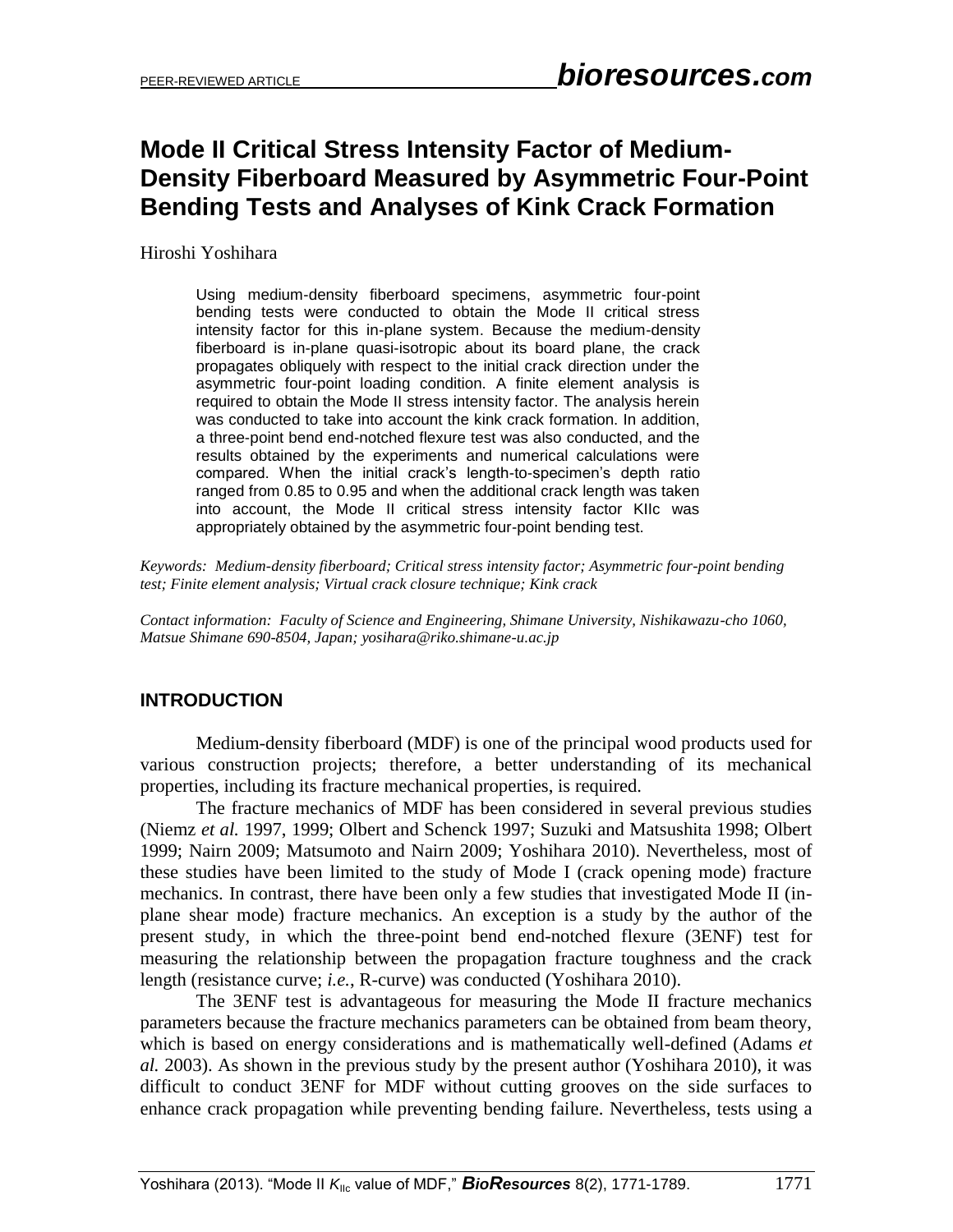side-grooved specimen have a drawback – the crack path deviates from the general direction along which the crack should propagate.

In general, cracks contained in fibrous materials, such as wood, propagate along the fiber direction; therefore, when the initial crack direction coincides with the fiber direction, it is rather easy to analyze the fracture mechanics because of the coincidence of these directions. In an in-plane quasi-isotropic system such as the board plane of MDF, however, the cracks often propagate obliquely in the board plane under pure Mode II loading conditions. This oblique propagation phenomenon is described below in detail. Oblique propagation is related to kink formation; therefore, to analyze the Mode II fracture mechanics of MDF, kink crack formation should be taken into account. The asymmetric four-point bending (AFPB) test of a single-edge-notched (SEN) specimen, the details of which are described below, can be conducted without cutting grooves on the side surfaces, enabling the analysis of Mode II fracture mechanics while considering the kink crack formation.

In the present study, AFPB tests were performed on MDF using SEN specimens with various crack lengths. The crack geometry factor, which is required to calculate the Mode II critical stress intensity factor  $K_{\text{IIc}}$ , was obtained using finite element analyses (FEAs), which included consideration of kink crack formation. In addition, 3ENF tests were independently conducted. The Mode II fracture toughness,  $G_{\text{IIc}}$ , obtained by the 3ENF test was transformed into  $K_{\text{IIc}}$ . The validity of the AFPB test was examined by comparing the results from experiments and numerical calculations.

### **Kink Crack Formation under the Asymmetric Four-Point Bending Test of Single-Edge-Notched Specimens**

Figure 1 presents a schematic diagram of the AFPB test of a SEN specimen. This test has been originally developed for examining the fracture behaviors of isotropic material under various mixed Mode I/II conditions (Suresh *et al.* 1990; Fett *et al.* 1995; Li and Sakai 1996; He and Hutchinson 2000; Choi *et al.* 2003, 2005). When the location of the crack is varied with respect to the center plane of the specimen, the mixed-mode ratio can be controlled. As in this research, however, the pure Mode II condition is expected when the crack is located at the center plane.



**Fig. 1.** A diagram of the asymmetric four-point bending (AFPB) test of a single-edge-notched bending (SENB) specimen

The specimen was eccentrically supported at two trisected points, and loads were applied at the remaining two points. The crack length is defined as *a*, and the distance between the left loading point and the right supporting point is defined as *L*. The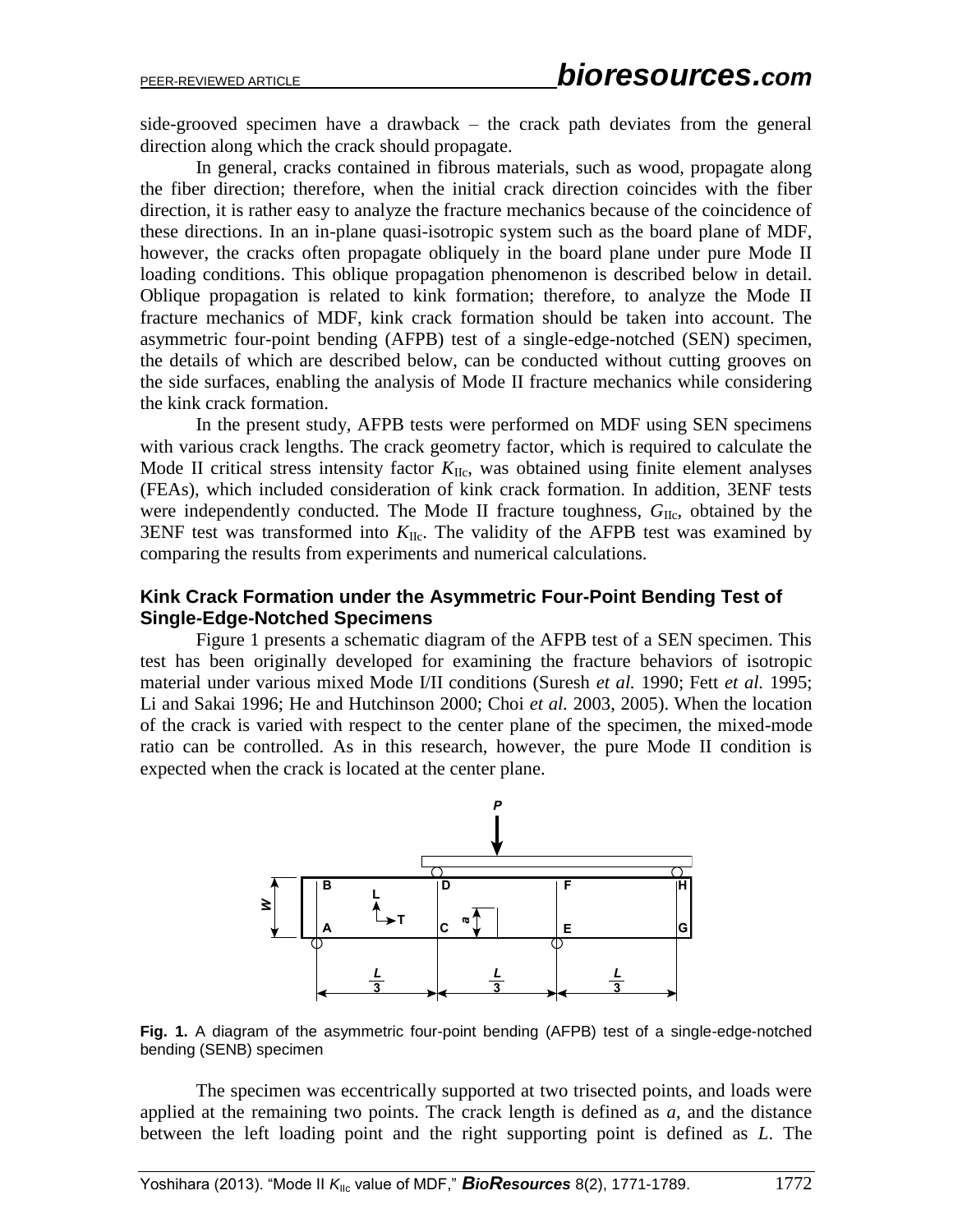directions parallel and perpendicular to the crack surface are defined as *x* and *y*, respectively. This fracture test has been previously conducted to measure Mode II fracture mechanics of ceramics (Suresh *et al.* 1990; Fett *et al.* 1995; Li and Sakai 1996; He and Hutchinson 2000; Choi *et al.* 2003, 2005), and later it was applied to solid wood (Yoshihara 2008, 2012) and composite materials with a glue line at the center (Krishnan and Xu 2010).

The Mode II stress intensity factor  $K_{II}$  is derived using the following equation (Suresh *et al.* 1990; Fett *et al.* 1995; Li and Sakai 1996; He and Hutchinson 2000; Choi *et al.* 2003, 2005),

$$
K_{\mathbf{I}} = \frac{P}{2BW} \sqrt{\pi a} f\left(\frac{a}{W}\right) \tag{1}
$$

where *B* and *W* are the beam width and depth, respectively, and  $f(a/W)$  is the crack geometry factor. The term  $f(a/W)$  is usually determined by FEAs. The details of the calculation of this last term are described below.

In an orthotropic material, such as wood, cracks usually propagate along the fiber direction. When Mode II mechanics are the dominant condition, such as in isotropic materials, the crack does not propagate straight from the crack tip. Rather, it propagates obliquely with respect to the initial direction (Suresh *et al.* 1990; Fett *et al.* 1995; Li and Sakai 1996; He and Hutchinson 2000; Choi *et al.* 2003, 2005). Several previous studies suggested that the anisotropy of MDF sheets can arise because of the directionality that is induced during the manufacturing process (Kitahara 1963; Kazemi Najafi *et al.* 2007). To confirm the quasi-isotropy of the MDF sheet, off-axis specimens were therefore cut from the sheet, and the Young's modulus and shear modulus corresponding to the off-axis angle were measured by a flexural vibration test, whereas the Poisson's ratio was measured by a tension test. Figure 2 shows the elastic constants corresponding to the offaxis angle. From this figure, the elastic constants can be regarded as being independent of the off-axis angle.



**Fig. 2.** Young's modulus, shear modulus, and Poisson's ratio corresponding to the off-axis angle of the MDF sheet. Unfilled circles and vertical bars represent the average and standard deviations, respectively.

Additionally, the  $G_{Ic}$  values obtained from this MDF panel were 1.60  $\pm$  0.27 and  $1.78 \pm 0.34$  J/m<sup>2</sup> for the TL and LT systems, respectively, whereas the  $G_{\text{IIc}}$  values of TL and LT systems were  $2.58 \pm 0.25$  and  $2.41 \pm 0.30$  J/m<sup>2</sup>, respectively (Yoshihara 2010a). Therefore, there were no significant differences between the fracture toughness values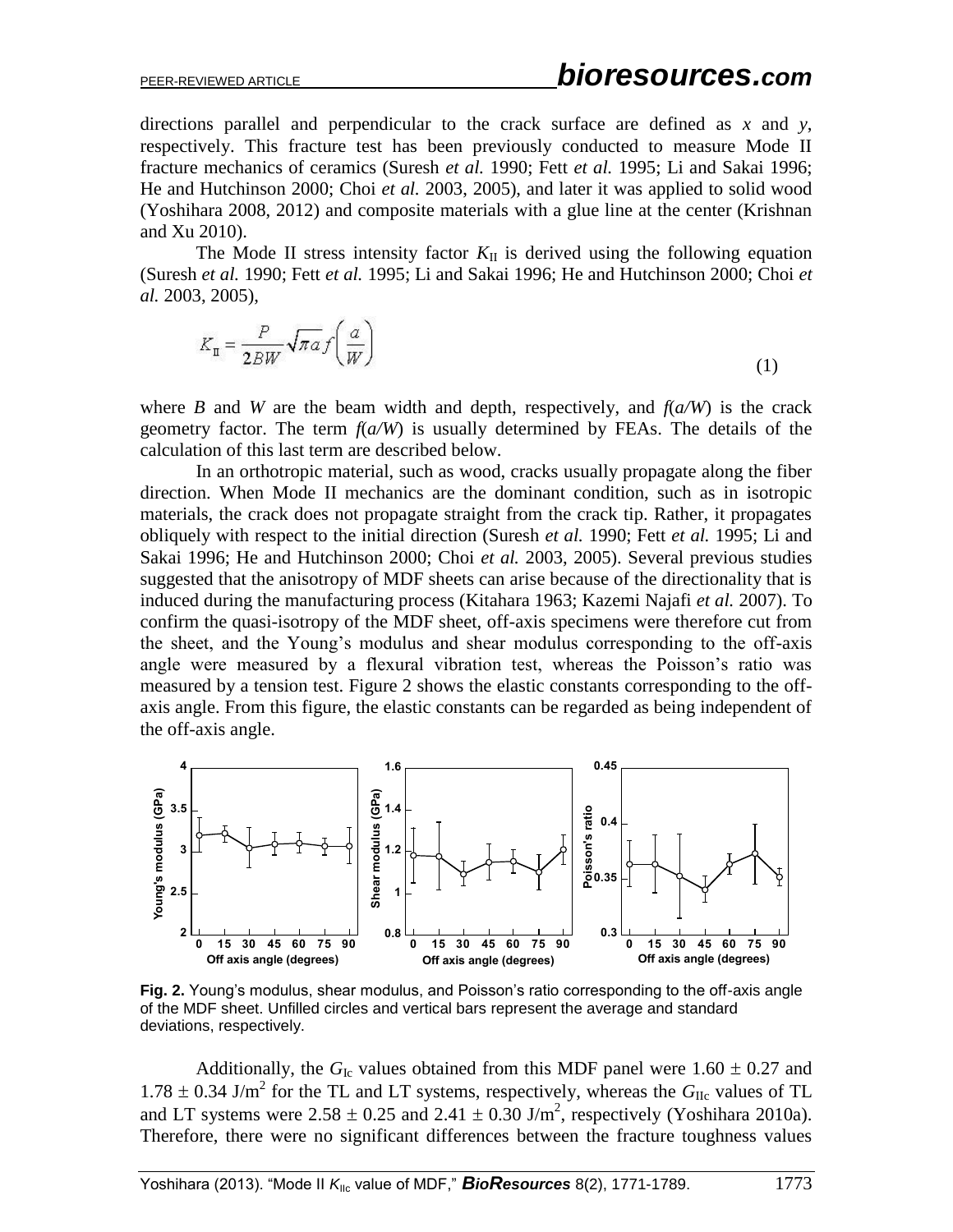obtained from the different systems. From these results, the MDF sheet investigated in this study can be regarded to be in-plane quasi-isotropic about its board plane.

Several studies have been conducted on kink crack formation in isotropic bodies (Nuismer 1974; Bilby and Cardew 1975; Hayashi and Nemat-Nasser 1981; Kageyama and Okamura 1982). Among them, Kageyama and Okamura (1982) proposed a criterion for kink crack formation under a generalized Mode I and Mode II combined state. When the directions parallel and perpendicular to the kink crack surface are defined as *X* and *Y*, respectively, and the angle between the *x*- and *X*-directions is defined as  $\theta$  as shown in Fig. 3d, the Kageyama and Okamura's criterion is derived as follows,

$$
G_{\text{total}} = \frac{1 - \nu^2}{E} \Big[ h_1(\theta) K_1^2 + 2h_{12}(\theta) K_1 K_{II} + h_2(\theta) K_{II}^2 \Big] \tag{2}
$$

where  $G_{total}$  is the total strain energy release rate,  $K_I$  and  $K_{II}$  are the Mode I and Mode II stress intensity factors before the occurrence of kink crack, respectively, which are each defined according to the initial crack direction (*xy* coordinate system). The parameter *E* is Young's modulus under plane strain conditions. The parameters  $h_1(\theta)$ ,  $h_{12}(\theta)$ , and  $h_2(\theta)$ are represented as follows,

$$
\begin{cases}\nh_1(\theta) = \frac{1}{2}\cos^2\frac{\theta}{2}(1+\cos\theta)(1-0.003\xi^2+0.041\xi^4) \\
h_{12}(\theta) = -\cos^2\frac{\theta}{2}\sin\theta(1-0.003\xi^2+0.027\xi^4) \\
h_2(\theta) = \frac{1}{2}\cos^2\frac{\theta}{2}(5-3\cos\theta)[1+\sin^2\theta(0.168+0.02\cos3\theta)]\n\end{cases}
$$
\n(3)

where  $\zeta = \theta/90$  (degrees). The value of  $\theta$  is defined as the angle that allows the maximum value of  $G_{\text{total}}$ . Under the pure Mode II conditions,  $K_{\text{I}} = 0$ , so Eq. (2) can be simplified as follows:

$$
G_{\text{total}} = \frac{1 - \nu^2}{E} h_2(\theta) K_{\text{II}}^2 \tag{4}
$$

Figure 4 shows the relationship between the parameter  $h_2(\theta)$  and  $\theta$ . When  $\theta = 76^{\circ}$ , the value of  $h_2(\theta)$  is at its maximum and derived as 1.52. Thus, Eq. (4) is:

$$
G_{\text{total}} = \frac{1.52(1 - \nu^2)}{E} K_{\text{II}}^2
$$
 (5)

As shown in Figs. 3(a)-(c), the crack propagated in a curve when it approached the loading point. At the initiation of the crack propagation, the experimentally-obtained value of  $\theta$  was 75.6  $\pm$  5.8°. In addition, the value of  $h_2(\theta)$  did not vary significantly from the  $\theta = 76^{\circ}$ . From these issues, it is concluded that the crack propagated under a rather pure Mode II condition and that Eq. (5) is effective for analyzing the formation of kink cracks in the AFPB test.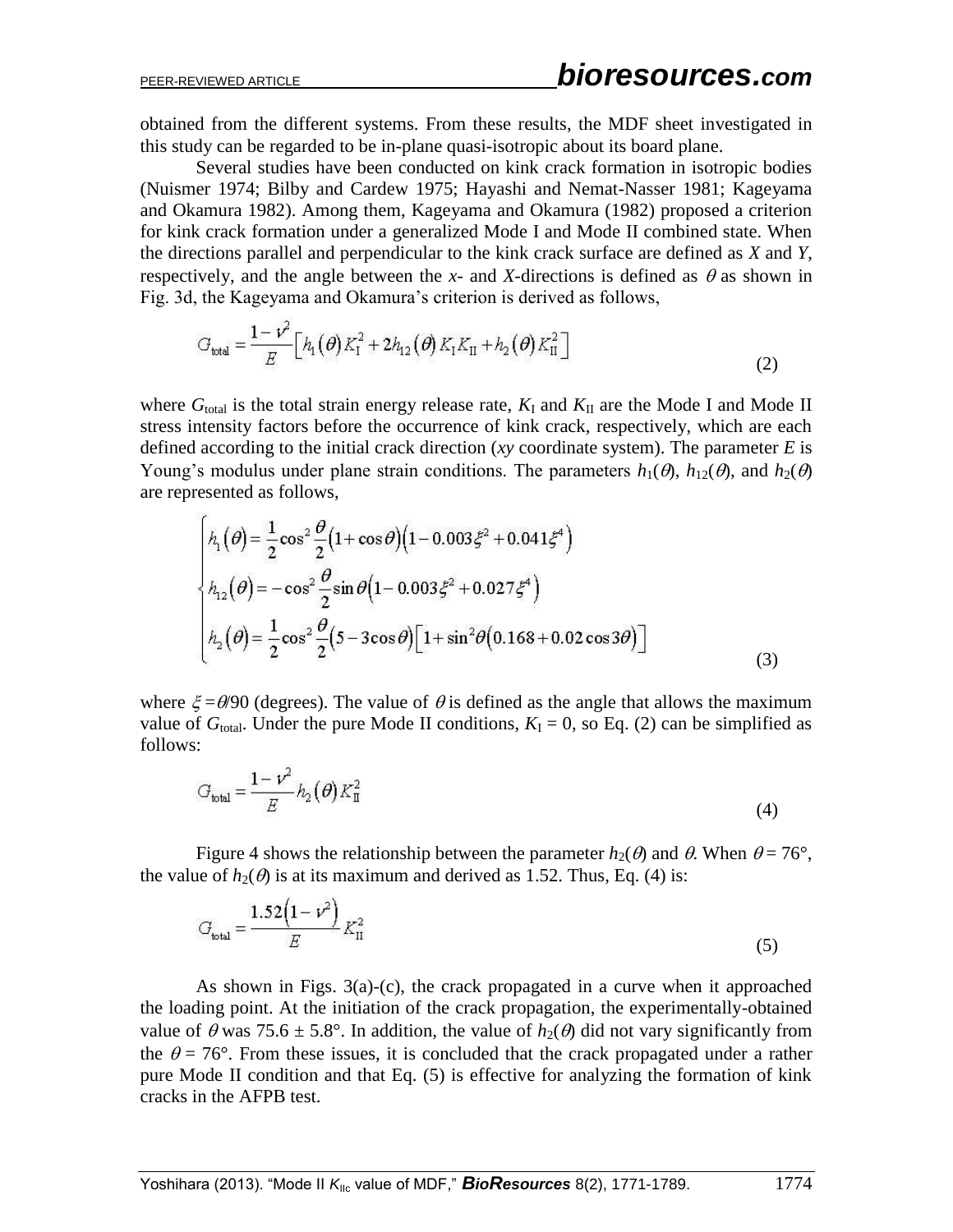

**Fig. 3.** Kink crack formation under the asymmetric four-point bending (AFPB) test of a singleedge-notched bending (SENB) specimen of medium-density fiberboard (MDF). The angle between the x and X axes,  $\theta$ , is approximately 76 $^{\circ}$  at the initiation of crack propagation. *L* and T represent the length and the width (transverse direction) of the MDF sheet, respectively.



**Fig. 4.** The relationship between the parameter  $h_2(\theta)$  and the angle between the x- and X-axes,  $\theta$ 

#### **Finite Element Analyses (FEA)**

Two-dimensional FEAs were conducted using the virtual crack closure technique (VCCT). The FE program utilized was ANSYS 12. Figure 5 shows the FE model of a representative specimen. The horizontal length of the model was 260 mm, and the model depth *W* and model width *B* were 40 mm and 15 mm, respectively. The model consisted of four-noded plane elements similar to previous studies by the author (Yoshihara 2010b, c, 2012; Yoshihara and Satoh 2009; Yoshihara and Usuki 2011). Although the finite element mesh was confirmed to be fine enough, further research should be undertaken on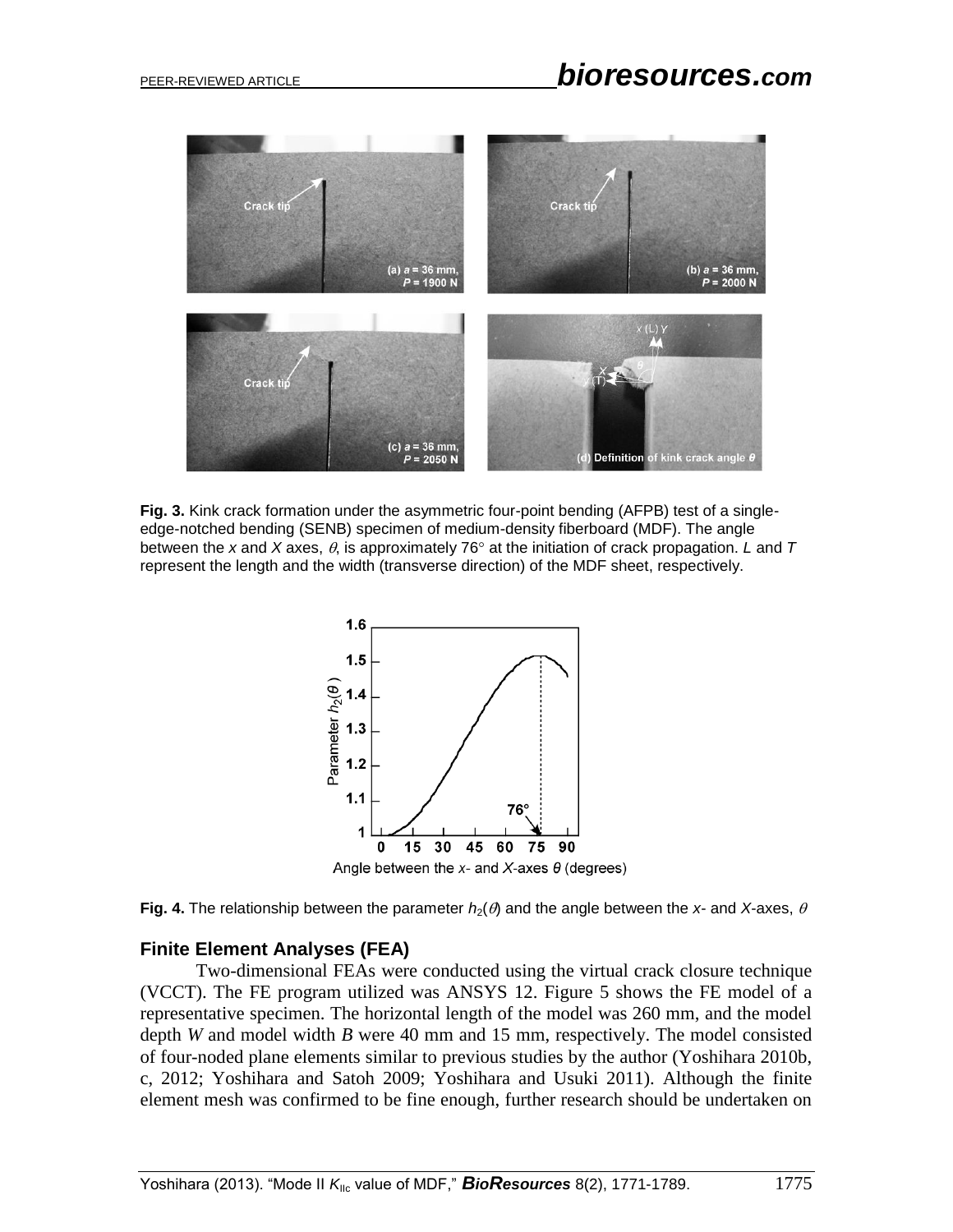the model containing the special elements to simulate the crack tip singularity (Xie *et al.* 2004). The analysis was conducted under plane stress conditions.

Similar to the actual AFPB test, the vertical and horizontal directions of the model were defined as the *x*- and *y*-directions so that the direction of the initial crack coincided with the *x*-axis. The mesh size of the model was refined near the crack tip. As described above, a kink crack was always induced in the AFPB test of MDF, as shown in Fig. 3. FE models for the unkinked and kinked states were prepared based on the following "twostep-analysis approach" (Xie *et al.* 2004). Figures 5(b) and (d) show the details of the FE models in the unkinked state, whereas Figs. 5(c) and (e) show those in the kinked state. For both models, the dimensions of the elements around the crack tip were  $0.1 \times 0.1$ mm<sup>2</sup>. As described above, the crack under pure Mode II loading conditions initially propagated in the direction inclined at 76° with respect to the initial crack direction; therefore, the geometrical axis of the elements around the crack tip was inclined at 76° with respect to the initial crack direction in the kinked state as shown in Figs. 5(b) and (d). Similar to the actual AFPB test, the directions parallel and perpendicular to the kink crack direction were also defined as the *X* and *Y* directions, respectively. The initial crack length, *a*, varied from 28 to 38 mm at intervals of 2 mm; therefore, the crack length-tospecimen's depth ratio, *a/W*, varied from 0.7 to 0.95 in intervals of 0.05. The Young's modulus,  $E$ , and Poisson's ratio,  $\nu$  used in the present calculations were 3.2 GPa and 0.36, respectively; thus, the shear modulus,  $G = E/(2 + 2v)$ , used was 1.18 GPa. As described above, the Young's modulus and Poisson's ratio values were determined from the flexural vibration and tension tests, respectively. The model was supported in the vertical direction at  $y = 90$  and 250 mm at the bottom surface, and a vertical displacement  $u_x$  of 1 mm was applied to the nodes at  $y = 10$  and 170 mm downward at the top surface. Hence, the distance between the left supporting point and the right loading point *L* was 240 mm, giving  $L/W = 6$  in this simulation.



**Fig. 5.** The finite element model used for the SEN-AFPB test analysis: (a) the overall mesh, (b) the detail of zone A in (a) at the unkinked state, (c) the detail of zone A in (a) at the kinked state, (d) the detail of zone B in (b), (e) the detail of zone C in (c), (f) the detail around the crack tip at the unkinked state, and (g) the detail around the crack tip at the kinked state. The angle between the *x*- and *X*-axes is 76°.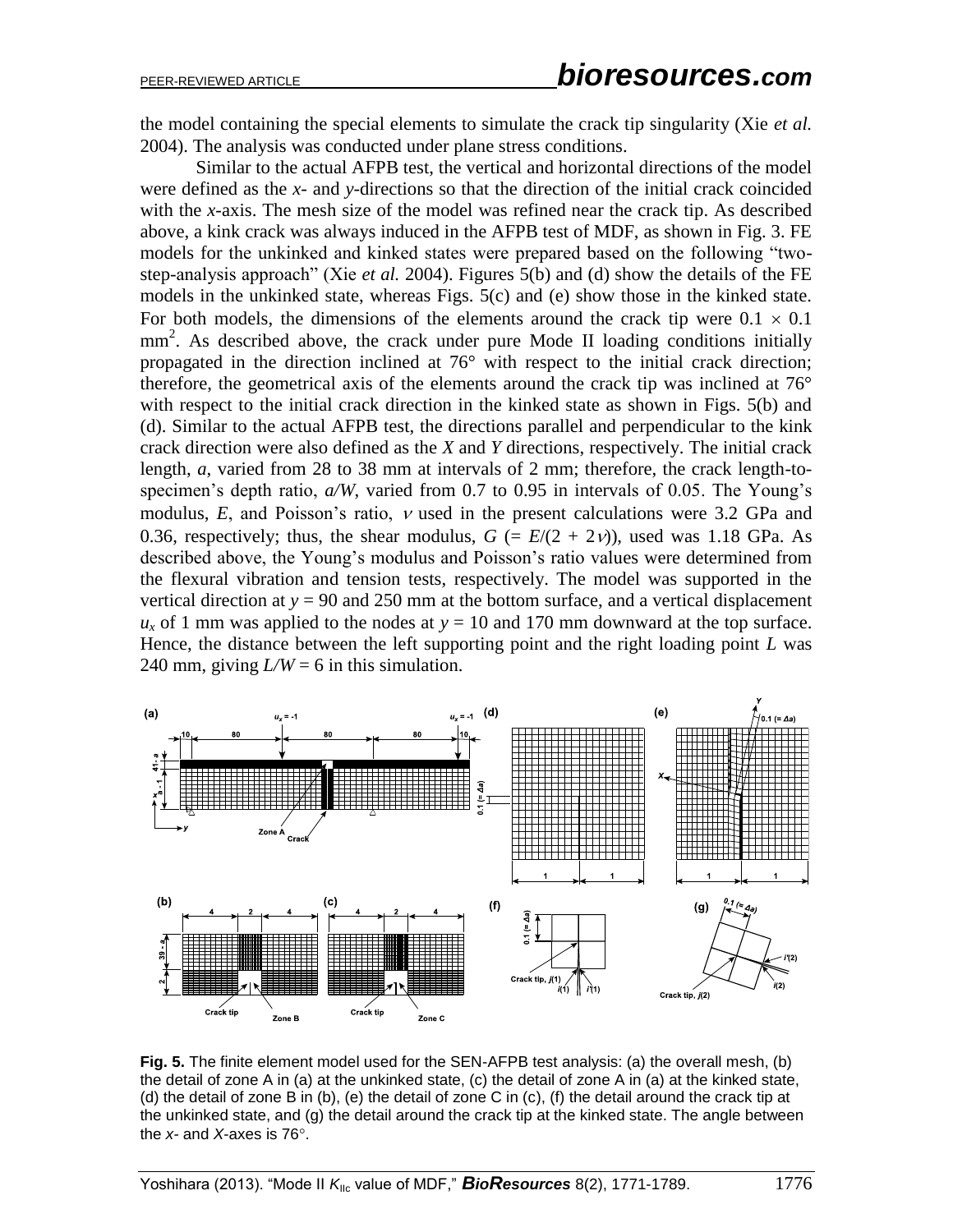The Mode I and Mode II strain energy release rates in the unkinked state,  $G_I^{(1)}$  and  $G_{II}^{(1)}$ , respectively, were calculated using the following equation (Rybicki and Kanninen 1977),

$$
\begin{cases}\nG_{\rm I}^{(1)} = \frac{F_{\rm J}^{j(1)} \delta_{\rm J}^{i(1)}}{2B \Delta z} \\
G_{\rm II}^{(1)} = \frac{F_{\rm X}^{j(1)} \delta_{\rm X}^{i(1)}}{2B \Delta z}\n\end{cases} \tag{6}
$$

where  $F_x^{j(1)}$  and  $F_y^{j(1)}$  are the nodal forces at the crack tip node  $j(1)$ , which is shown as Fig. 5(f), in the *x* and *y* directions, respectively. The  $\delta_x^{j(1)}$  and  $\delta_y^{j(1)}$  variables are the relative displacements between the nodes *i*(1) and *i'*(1), respectively, which are located at a distance of  $\Delta a$  mm behind the crack tip as shown in Fig. 5(f). These displacements are calculated from the state before the kink crack propagation using the model represented by Figs. 5(a), (b), and (d). The value of  $G<sub>total</sub><sup>(1)</sup>$  is defined as follows:

$$
G_{\text{total}}^{(1)} = G_{\text{I}}^{(1)} + G_{\text{II}}^{(1)} \tag{7}
$$

From the values of  $G_I^{(1)}/G_{total}^{(1)}$  and  $G_{II}^{(1)}/G_{total}^{(1)}$ , the mixed-mode ratio before the kink crack formation was evaluated.

There is a concern that the strain energy release rate produced by the kink crack formation cannot be evaluated appropriately using Eq. (6), which is based on the hypothesis that the crack propagates collinearly from the initial crack tip; therefore, the post crack formation Mode I and Mode II strain energy release rate components,  $G_I^{(2)}$  and  $G_{II}^{(2)}$ , were calculated based on the two-step-analysis approach (Xie *et al.* 2004). From the results of unkinked and kinked models, the Mode I and Mode II strain energy release rates in the kinked state,  $G_I^{(2)}$  and  $G_{II}^{(2)}$ , were obtained as follows (Xie *et al.* 2004),

$$
\begin{cases}\nG_1^{(2)} = \frac{F_y^{(1)} \delta_y^{(2)}}{2B \Delta z} \\
G_{II}^{(2)} = \frac{F_y^{(1)} \delta_x^{(2)}}{2B \Delta z}\n\end{cases}
$$
\n(8)

where  $F_X^{j(1)}$  and  $F_Y^{j(1)}$  are the nodal forces at the crack tip node  $j(1)$  in the *X* and *Y* directions, respectively, which were calculated from the unkinked state using the model represented by Figs. 4(a), (b), and (d). In contrast,  $\delta_x^{j(2)}$  and  $\delta_y^{j(2)}$  are the relative displacements between nodes  $i(2)$  and  $i'(2)$  in the *X* and *Y* directions (Fig. 5(g)), respectively, which were calculated from the kinked state using the model represented in Figs. 5(a), (c), and (e). The total energy release rate for closing the kink crack  $G_{\text{total}}^{(2)}$  is thus derived as follows:

$$
G_{\text{total}}^{(2)} = G_{\text{I}}^{(2)} + G_{\text{II}}^{(2)} \tag{9}
$$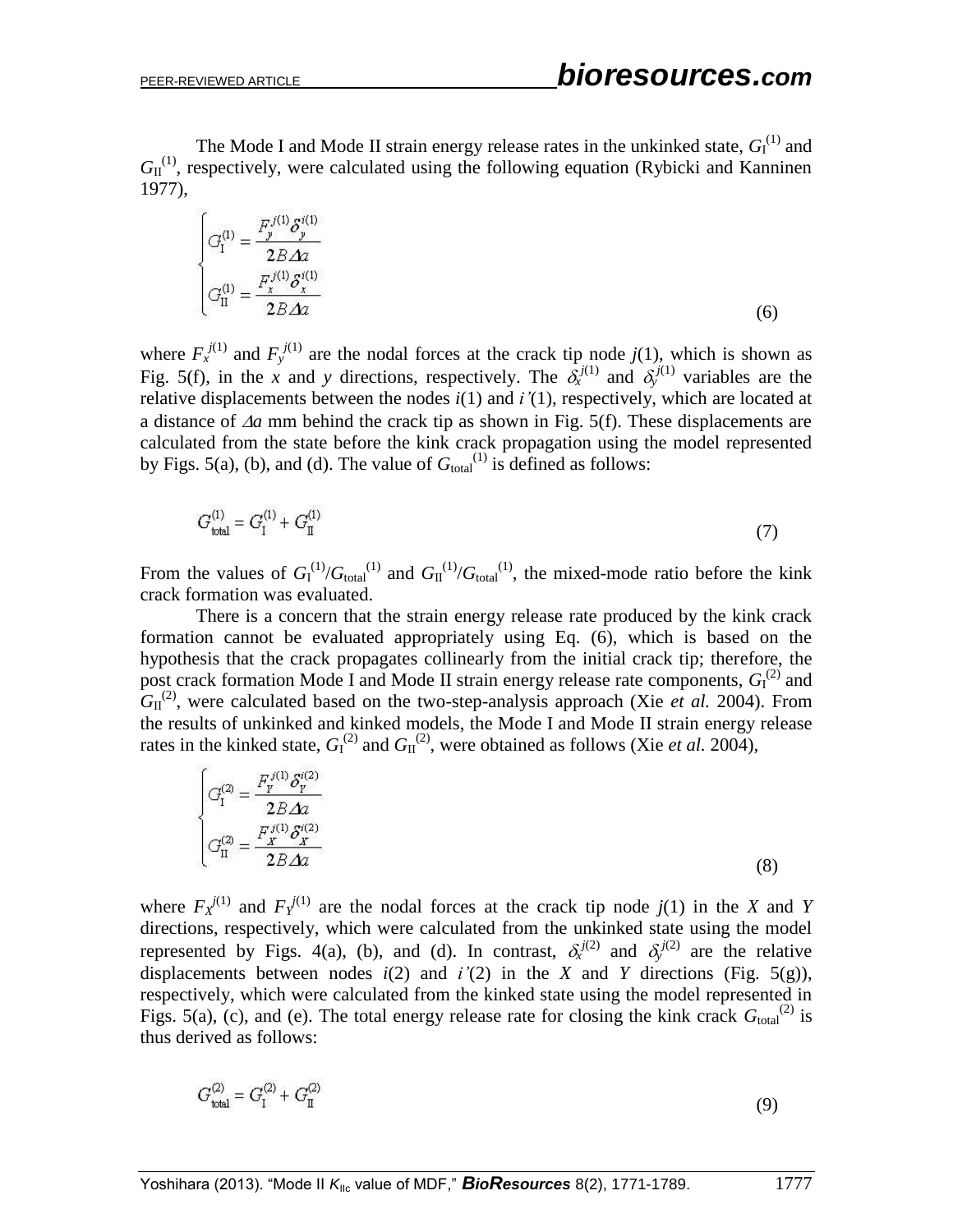The value of  $G_{\text{total}}^{(2)}$  can be regarded as  $G_{\text{total}}$  in Eq. (5); therefore, the crack geometry factor  $f(a/W)$  is derived from Eqs. (1), (2), (5), and (9), eliminating  $K_{II}$  as follows:

$$
f\left(\frac{a}{W}\right) = \frac{2BW}{P\sqrt{\pi a}} \sqrt{\frac{EG_{\text{total}}^{(2)}}{1.52}}
$$
\n(10)

By substituting the total load, *P*, applied to the FE model and the total energy release rate  $G<sub>total</sub><sup>(2)</sup>$ , which was calculated by inserting the VCCT into this equation, the value of *f*( $a/W$ ) corresponding to the initial crack length-to-specimen's depth ratio  $a/W$  was obtained. In addition, the mixed-mode ratio after the kink crack formation was evaluated using the values of  $G_I^{(2)}/G_{\text{total}}^{(2)}$  and  $G_{II}^{(2)}/G_{\text{total}}^{(2)}$ .

#### **EXPERIMENTAL**

#### **Materials**

An MDF sheet sized to 1820 x 910 x 15 mm<sup>3</sup> (length x width x thickness) was used to obtain the test specimens for this study. The board was fabricated in a board mill using softwood with a typical fiber length of 2 to 4 mm and urea-formaldehyde (UF) resin. The resin content of the MDF sheet was 7%. It had a density of  $0.58 \pm 0.01$  g/cm<sup>3</sup> and was stored in a room kept at 20ºC and 65% relative humidity before testing. The moisture content in the air-dry condition was 10%. All of the specimens were cut from this board.

Similar to the definitions in previous studies (Nairn 2009; Matsumoto and Nairn 2009), the directions along the length, width, and thickness of the board were defined as the L, T, and Z directions, respectively, and an in-plane crack system (TL-system) was examined. The first and second letters, T and L, represent the direction normal to the crack surface and the direction along the crack length, respectively.

#### **Asymmetric Four-Point Bending Test of a Single-Edge-Notched Specimen**

In the AFPB test of the SEN specimen, two types of specimens were used to examine the scale effect on the value of  $K_{\text{IIc}}$ . The larger specimens had dimensions of 40  $\times$  260  $\times$  15 mm<sup>3</sup> in the *x* (L), *y* (T), and *z* directions of the MDF sheet, respectively, while these dimensions were  $20 \times 130 \times 15$  mm<sup>3</sup> for the smaller specimens; therefore, the specimen depth, *W*, was 40 mm for the larger specimens and 20 mm for the smaller specimens. A crack was produced in the mid-span. The crack was first cut with a band saw (thickness of 1 mm) and then extended 1 mm ahead of the crack tip using a razor blade. The extension of the crack was performed under a magnifying glass. The crack length *a* varied from 28 to 38 mm at an interval of 2 mm in the larger specimens and from 14 to 19 mm at an interval of 1 mm in the smaller specimens. Thus, the value of *a/W* varied from 0.7 to 0.95 at an interval of 0.05. These conditions were similar to those used in the FEA. In preliminary tests, failure by bending was often induced at points C or F in Fig. 1 before crack propagation occurred when the value of *a/W* was less than 0.7. The range of *a/W* was therefore determined as described above to induce crack propagation before the occurrence of bending failure.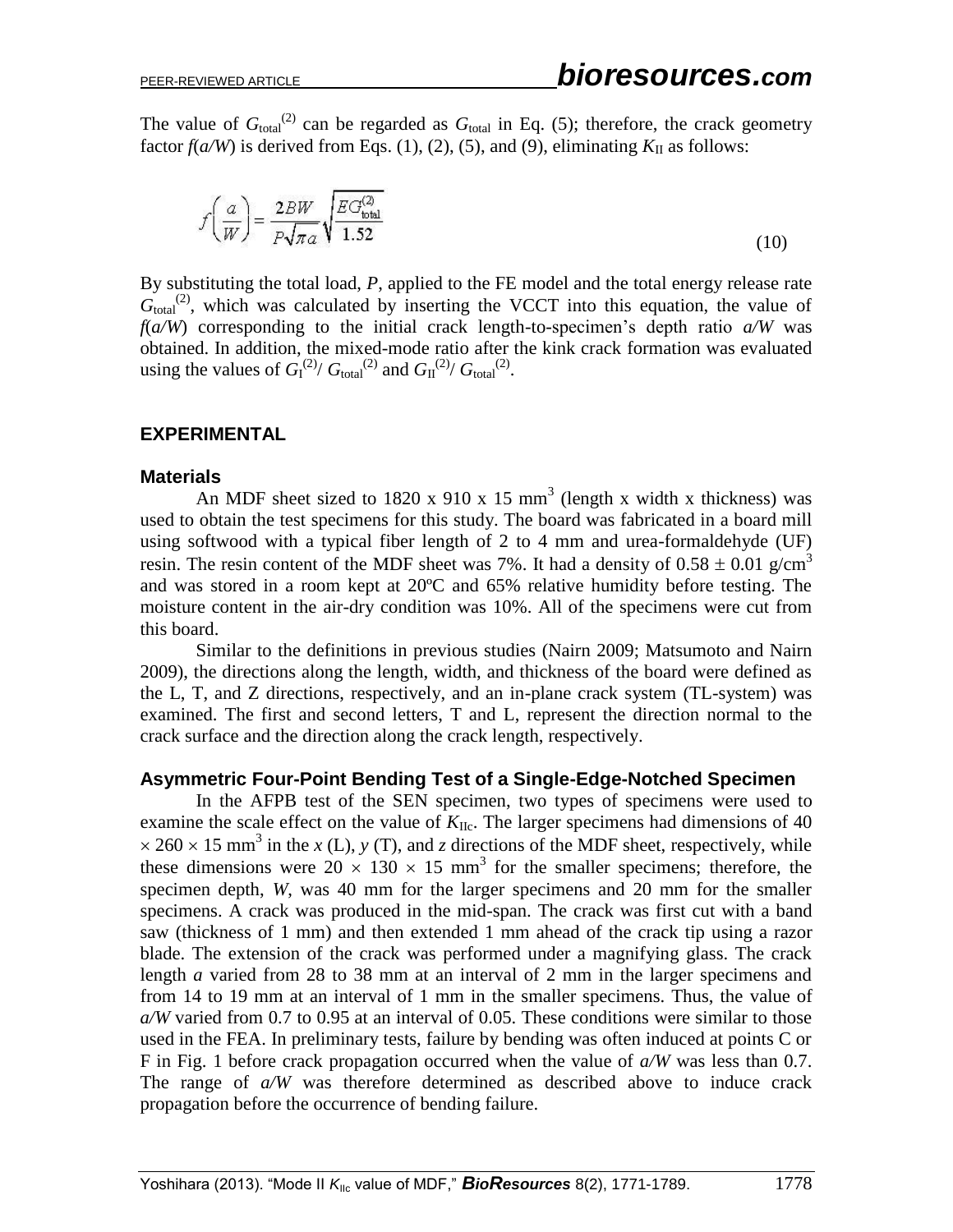In the 3ENF tests, the detail of which is described in a previous report (Yoshihara 2010a), grooves were cut along the neutral axis of both side surfaces to enhance the crack propagation while preventing the specimen from bending failure. In the MDF sheet, however, there is a density profile in the thickness direction, and the density at the region close to its surface is usually larger than that close to the mid-thickness (Bodig and Jayne 1982; Schulte and Früwald 1996; Dunky and Niemz 2002). When the groove is inserted on the surface of the specimen, the portion with a large density is cut away, so the  $K_{\text{Hc}}$ value of the side-grooved specimen may be different from that of the groove-free specimen. To examine the influence of the grooves in the AFPB test, side-grooved specimens were prepared using specimens with dimensions similar to those described above. Grooves with a width of 1.5 mm and a depth of 6 mm were cut along the depth direction at the mid-length in both side surfaces of the specimen, so the remaining ligament thickness was 3 mm. The groove width and thickness were similar to those of the 3ENF specimen, the detail of which is described below. Consequently, the following four types of specimens were prepared: larger and groove-free, smaller and groove-free, larger and grooved, and smaller and grooved.

As shown in Fig. 1, the specimens were asymmetrically supported and loaded. The total span length *L*, which corresponds to the distance between the left supporting point and the right loading point, was 240 and 120 mm in specimens A and B, respectively. These values give an *L/W* ratio of 6. A steel platen was placed between the specimen and the support to reduce indentation at the supporting point. The platen could rotate around the supporting point without any indentations and did not interrupt deformation of the specimen. Platens with lengths equal to 30 mm and 15 mm were used for testing the larger and smaller specimens, respectively. Table 1 shows the crosshead speed corresponding to the testing conditions. The load *P* was applied until the specimen split into two pieces or the load decreased to the half of its maximum. The total testing time was approximately 5 min each. Five specimens were used for each *a/W* ratio, so the total specimen numbers were 120.

|             |              | a/W |       |      |       |      |       |
|-------------|--------------|-----|-------|------|-------|------|-------|
|             |              | 0.7 | 0.75  | 0.8  | 0.85  | 0.9  | 0.95  |
| $W = 40$ mm | Groove-free  | 0.6 | 0.5   | 0.4  | 0.3   | 0.2  | 0.1   |
| $W = 20$ mm | Groove-free  | 0.4 | 0.375 | 0.3  | 0.225 | 0.15 | 0.075 |
| $W = 40$ mm | Side-grooved | 0.3 | 0.25  | 0.2  | 0.15  | 0.1  | 0.05  |
| $W = 20$ mm | Side-grooved | 0.2 | 0.175 | 0.15 | 0.125 | 0.1  | 0.075 |

**Table 1.** The Crosshead Speed Corresponding to the Testing Conditions

\*unit: mm/min

To eliminate the influence of indentation from the measurement of displacements at the left and the right loading points, two linear variable differential transducers (LVDTs) were set below points A and E, as seen in Fig. 1. The loading-line displacement *v* was calculated by averaging the two LVDT readings. Figure 6 shows typical *P-v* relationships obtained by the AFPB tests of groove-free and side-grooved specimens with various initial crack lengths. As shown, the crack often propagates unstably when the initial crack length is less than 0.8 times the depth of the specimen. Alternatively, the crack propagates stably when the initial crack is longer than 0.85 times the depth. Similar to the single-edge-notched tension (SENT) and the compact tension (CT) tests of MDF, it was difficult to determine the critical load for crack propagation in the AFPB test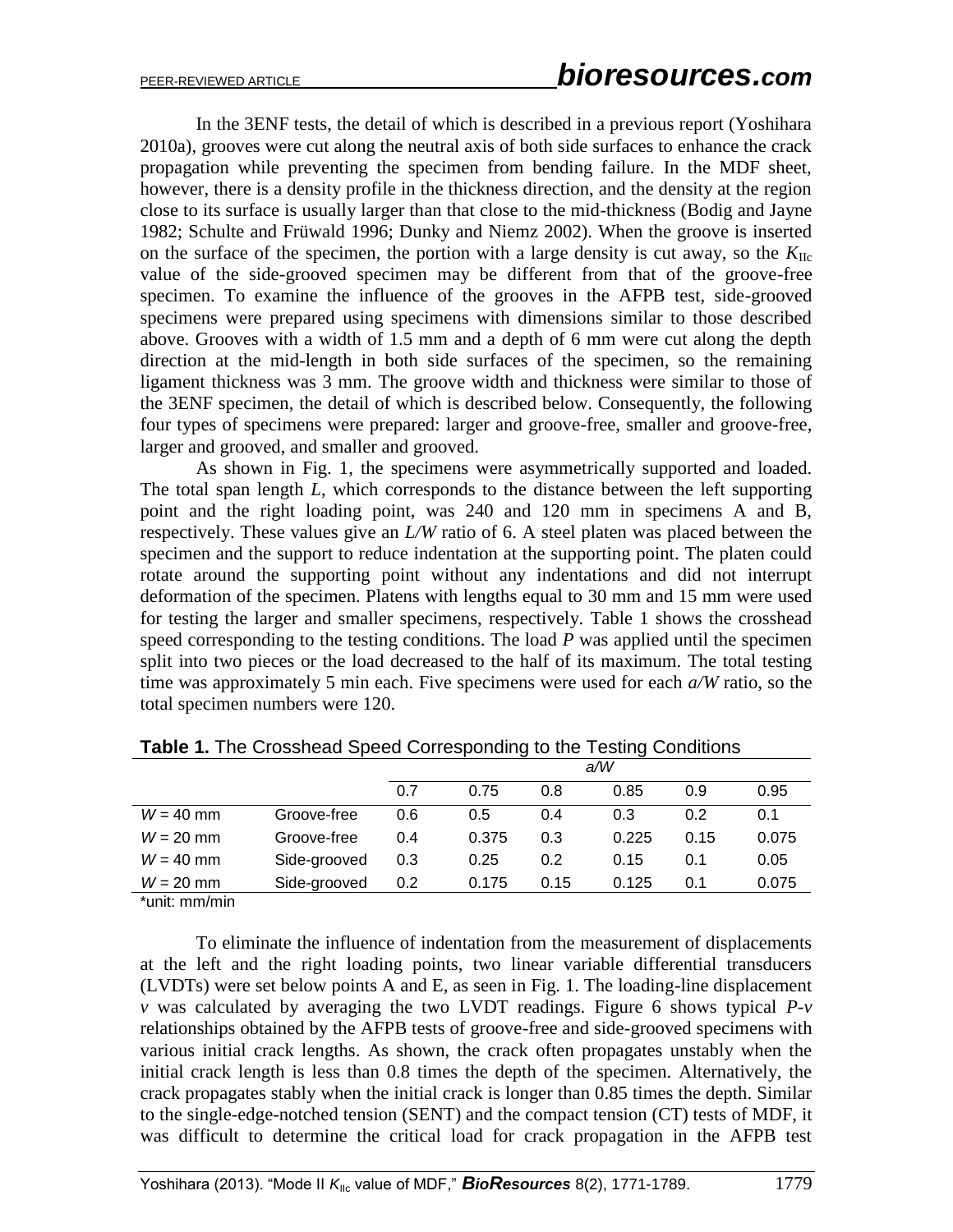(Yoshihara 2010c; Yoshihara and Usuki 2011). Nevertheless, visual observation indicated that the crack propagated before the load reached its maximum, whether the crack propagation was stable or unstable. This phenomenon also has been commonly found in the SENT and CT tests of MDF (Yoshihara 2010; Yoshihara and Usuki 2011); therefore, the critical load,  $P_c$ , was provisionally determined as the load at the onset of nonlinearity,  $P_{NL}$ . This determination is similar to that made in previous studies (Yoshihara 2010; Yoshihara and Usuki 2011). The value of  $P_c$  ( $P_{NL}$ ) was determined by drawing a straight line from the origin while ignoring any initial deviations due to play in loading the plotted load-deflection curve (Davies *et al.* 2001). The critical value of the Mode II stress intensity factor, defined as  $K_{\text{IIc}}$ , was obtained by substituting  $f(a/W)$ , which was determined by finite element calculations, and  $P_c$  into Eq. (3).



**Fig. 6.** Typical examples of the load/loading-line deflection relationship obtained in the AFPB test of SEN specimen of MDF

#### **Three-Point Bend End-Notched Flexure Tests**

The value of G<sub>IIc</sub> was measured using the 3ENF test independently of the AFPB test, and it was transformed into  $K_{\text{IIc}}$ . The values of  $K_{\text{IIc}}$  obtained by the 3ENF test were compared with those obtained by the AFPB test. As described above, it was difficult to conduct the 3ENF of MDF without cutting grooves on the side surfaces to enhance crack propagation while preventing the specimen from bending failure (Yoshihara 2010a); therefore, grooves with a width of 1.5 mm and a depth of 6 mm were cut along the neutral axis on both side surfaces. The details of the 3ENF test using this specimen was described in a previous report (Yoshihara 2010a). The critical load for crack propagation was defined as the load at which the onset of nonlinearity was observed in the 3ENF test. The initiation fracture toughness,  $G_{\text{IIc}}$ , was obtained from the critical load. Because it appears that an almost pure Mode II condition is found in the 3ENF test, the value of  $K_{\text{IIC}}$ was obtained by substituting  $G_{\text{IIc}}$  into  $G_{\text{total}}$  in Eq. (5). The Young's modulus in Eq. (5) was determined from the load-longitudinal strain relationship in the 3ENF test.

In the 3ENF test, the relationship between the load and the loading-line deflection deviated from that predicted by Timoshenko's beam theory, in which the deflection caused by the shearing force and the bending moment is taken into account. Similar to the analysis conducted in solid wood (Yoshihara and Satoh 1999), the influence fracture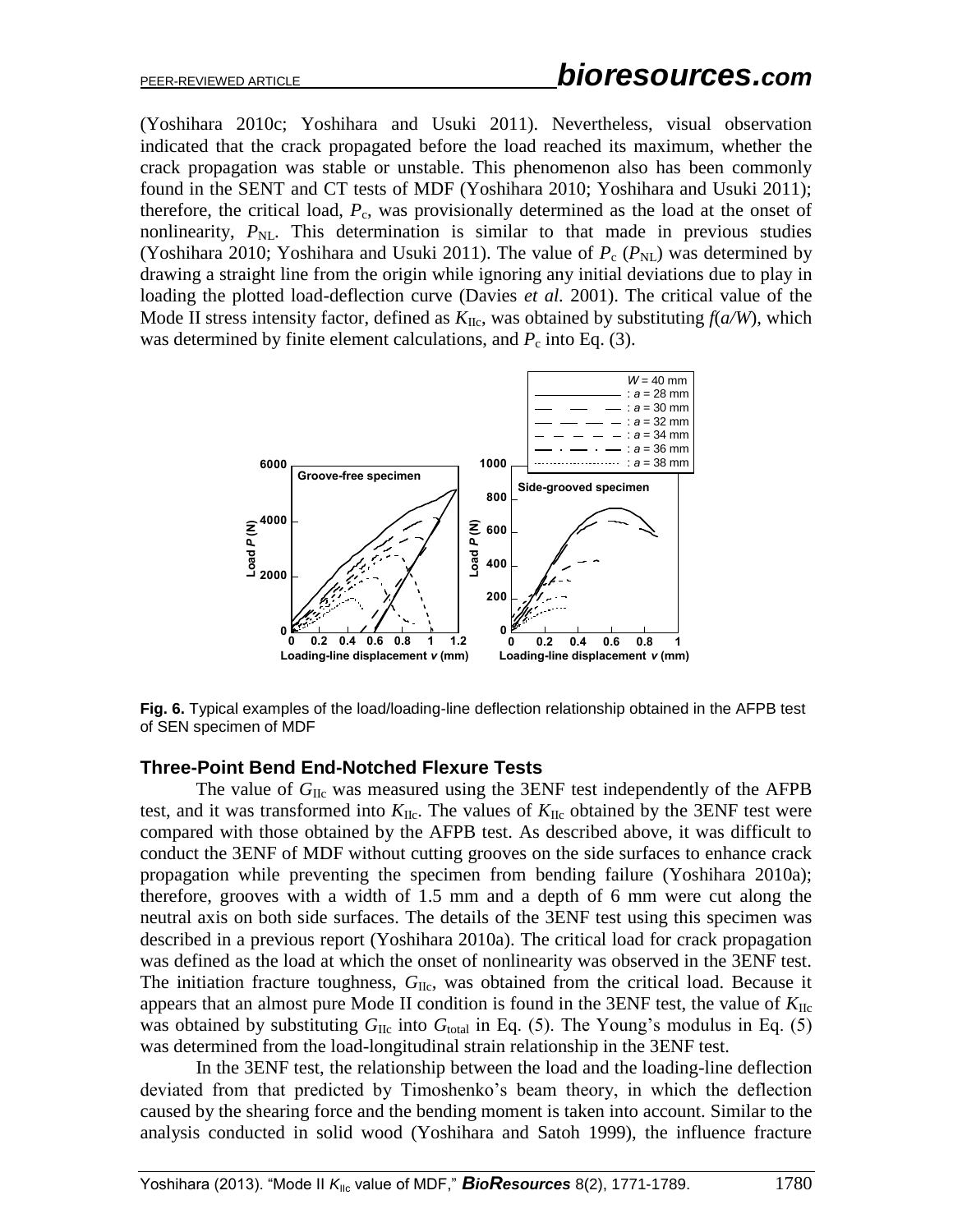process zone (FPZ), the deformation caused by crack tip rotation, and the shear deformation of the beam ahead of the crack tip was taken into account as the additional crack length.

#### **RESULTS AND DISCUSSION**

#### **Finite Element Analyses (FEA)**

Figure 7 shows comparisons of the mixed-mode ratios before and after the kink crack formation obtained by the FEA, which were calculated from Eqs. (6) and (8), respectively. At the state before the kink crack formation, the Mode II component exceeds 99% of the total strain energy release rate; therefore, an almost pure Mode II condition can be found in the AFPB test of MDF. In the state after the kink crack formation, however, the Mode II component markedly decreases, and the Mode I component exceeds 90% of the total strain energy release rate. This issue indicates that the crack propagates under a Mode I dominant condition once the kink crack is initiated. In a previous work, the 3ENF test of MDF was conducted using a side-grooved specimen, and it was difficult to obtain the Mode II *R*-curve (Yoshihara 2010). The FEA results indicate that it may be essentially impossible to obtain the *R*-curve of MDF under a pure Mode II condition.



**Fig. 7.** The mixed-mode ratio before and after the kink crack formation obtained by the FEA

In studies by Fett *et al.* (1995) and He and Hutchinson (2000), the relationship between *f*(*a/W*) and *a/W* was derived as follows:

Fett *et al.*:

$$
f\left(\frac{a}{W}\right) = 3.9204\left(\frac{a}{W}\right) - 5.1295\left(\frac{a}{W}\right)^2 + 14.4566\left(\frac{a}{W}\right)^3 - 26.2916\left(\frac{a}{W}\right)^4 + 17.073\left(\frac{a}{W}\right)^5
$$
\n(11)

He and Hutchinson: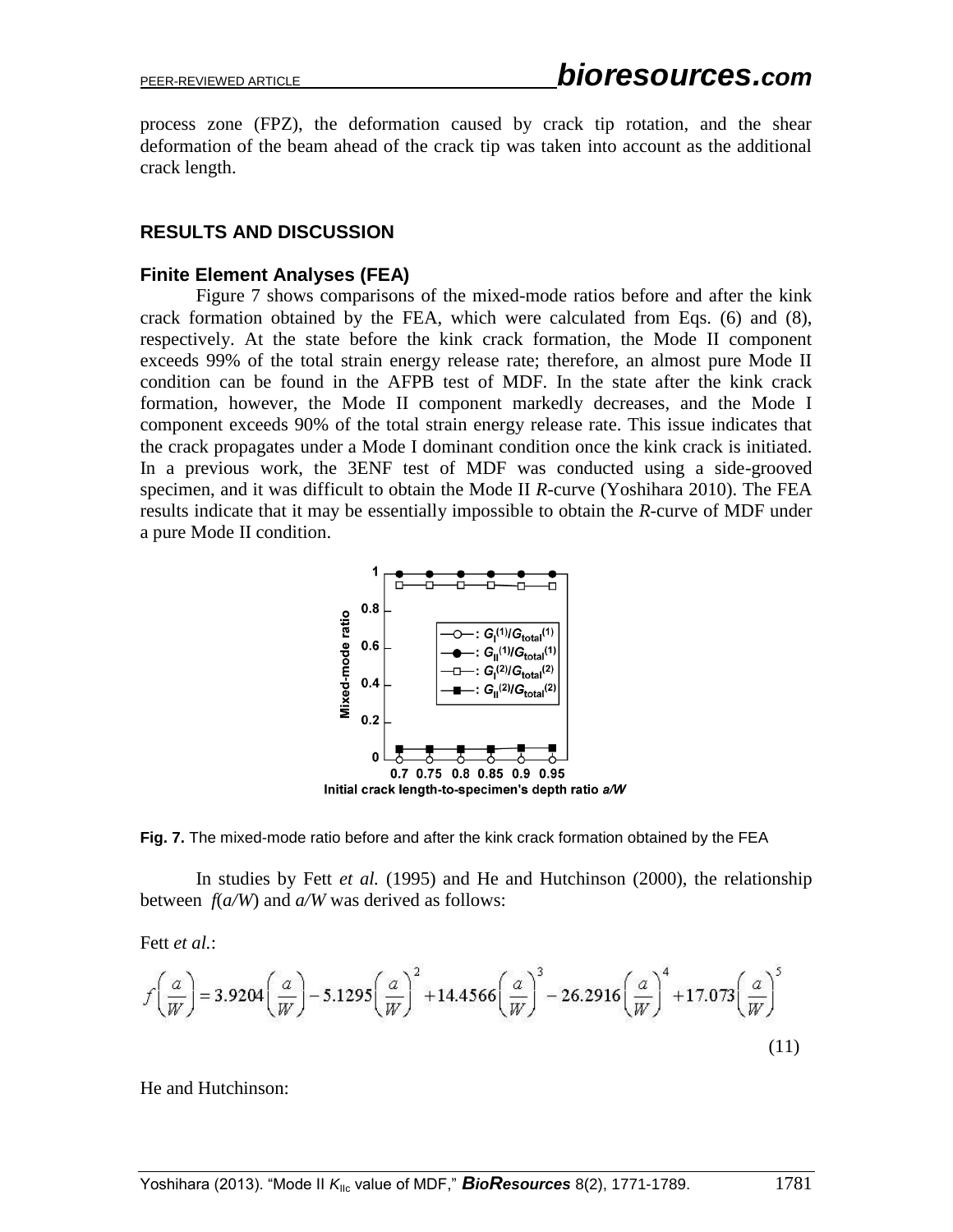$$
f\left(\frac{a}{W}\right) = \frac{\frac{a}{W}}{\sqrt{\pi \left(1 - \frac{a}{W}\right)}} \left[7.264 - 9.37\left(\frac{a}{W}\right) + 2.74\left(\frac{a}{W}\right)^2 + 1.87\left(\frac{a}{W}\right)^3 - 1.04\left(\frac{a}{W}\right)^4\right]
$$
(12)

In the present study, the relationship between  $f(a/W)$  and  $a/W$  obtained by the FEA was regressed into a 3<sup>rd</sup>-order polynomial equation because it could be approximated better with a linear or  $4<sup>th</sup>$  order polynomial functions (Yoshihara 2012). The obtained equation is:

$$
f\left(\frac{a}{W}\right) = -125.80 + 494.98\left(\frac{a}{W}\right) - 641.14\left(\frac{a}{W}\right)^2 + 277.95\left(\frac{a}{W}\right)^3\tag{13}
$$

Figure 8 shows the relationships between the crack geometry factor  $f(a/W)$  and the crack length-to-specimen's depth ratio *a/W* obtained by the FEAs and compares it with the relationships derived in the previous studies. As described earlier, the kink crack formation was not taken into account in the analyses of the quoted authors. The FEA results that consider kink crack formation coincide well with the analyses of the quoted authors as well as those conducted in this study, except for the *f*(*a/W*) value derived by Eq. (11) at  $a/W$  of 0.95. Although the equations proposed by the quoted authors derive the proper relationship between  $f(a/W)$  and  $a/W$ , Eq. (13) is used for the analysis of fracture mechanics of MDF obtained by the actual AFPB test because it is appropriate to use results obtained while considering the kink crack formation. The mesh used in this study was confirmed to be fine enough that the crack geometry factor was not dependent on the mesh size.



**Fig. 8.** The relationships between the crack geometry factor *f*(*a/W*) and the initial crack length-to specimen's depth ratio *a/W* obtained by the virtual crack closure technique (VCCT) and the equations derived by Fett *et al.* (1995), He and Hutchinson (2000), and the regression of Eq (13).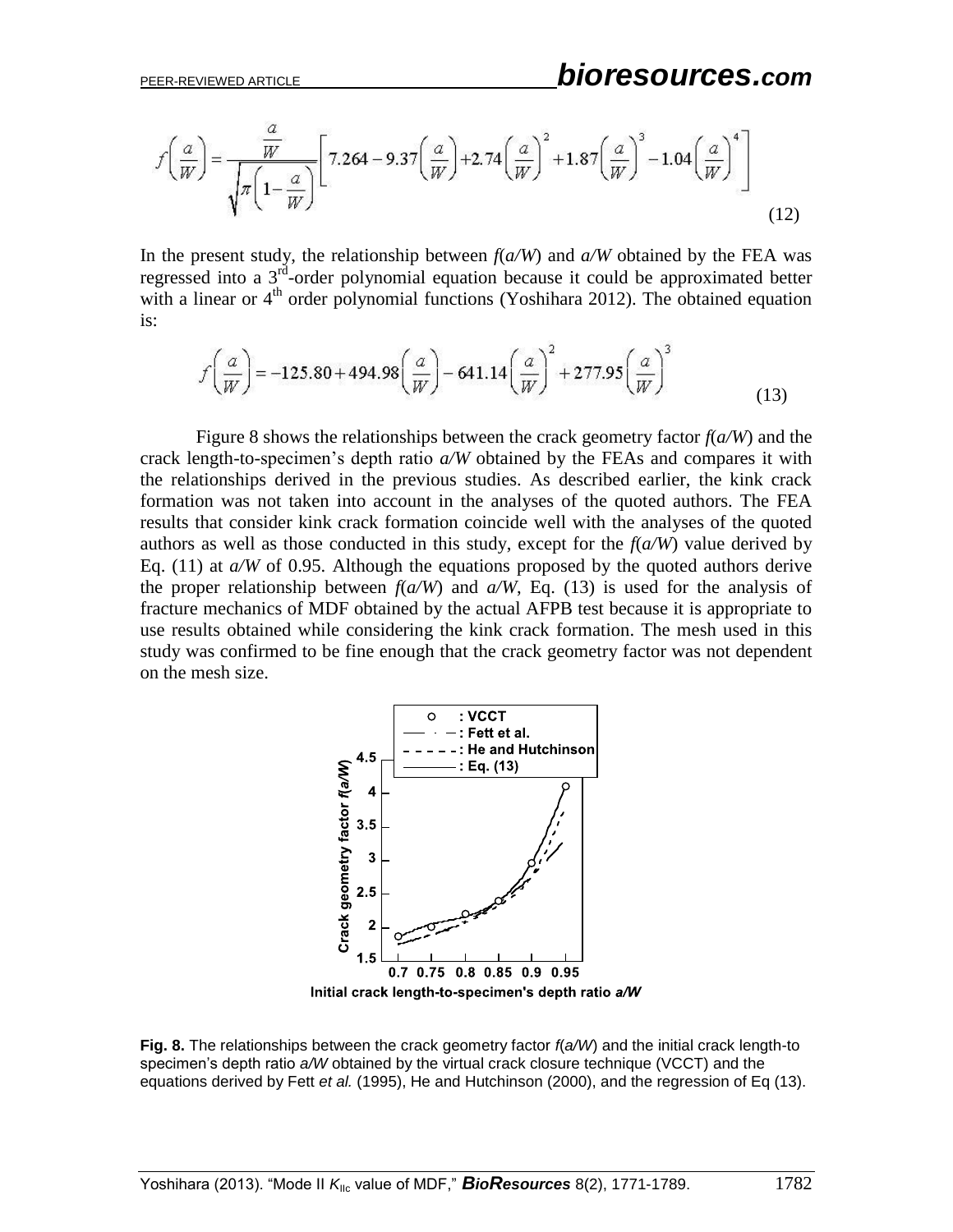#### **Asymmetric Four-Point Bending Test of Single-Edge-Notched Specimen**

Based on the results of the FEA,  $K_{\text{IIc}}$  is derived from Eqs. (1) and (13) as follows:

$$
K_{\text{ILc}} = \frac{P_c}{2BW} \sqrt{\pi a} \left[ -125.80 + 494.98 \left( \frac{a}{W} \right) - 641.14 \left( \frac{a}{W} \right)^2 + 277.95 \left( \frac{a}{W} \right)^3 \right] \tag{14}
$$

Figure 9 shows the  $K_{\text{IIc}}$ - $a/W$  relationships obtained by the AFPB and 3ENF tests. When applying Eq. (14) to the results of the AFPB test, the values of  $K_{\text{IIc}}$  obtained using the specimen with a depth value, *W*, of 40 mm are significantly larger than those obtained by specimens with a *W* value of 20 mm. This tendency is common for both results obtained from the groove-free and side-grooved specimens. Interestingly, the dependence of  $K_{\text{IIc}}$  on  $a/W$  is not significant in the results obtained using the groove-free specimens, whereas the  $K_{\text{ILC}}$  value decreases as the  $a/W$  increases in the results obtained from the side-grooved specimens. The  $K_{\text{IIc}}$  value obtained from the groove-free specimen is larger than that obtained from the side-grooved specimen for the same *a/W* value. As described earlier, a density profile usually exists in MDF about its thickness, so the region with a higher density is removed when cutting a groove on the side surface of MDF (Bodig and Jayne 1982; Schulte and Früwald 1996; Dunky and Niemz 2002). The  $K_{\text{IIc}}$  value obtained from the side-grooved specimen is, therefore, smaller than that of the groove-free specimen.



Fig. 9. The comparison of the K<sub>IIc</sub>-a/W relationships obtained by the asymmetric four-point bending (AFPB) test of a single-edge-notched (SEN) specimen and a three-point bend endnotched flexure (3ENF) test. The additional crack lengths, each defined as  $\Delta$  used in Eq. (16) were found to be 3.7 and 3.4 mm for specimens with depths of 40 and 20 mm, respectively.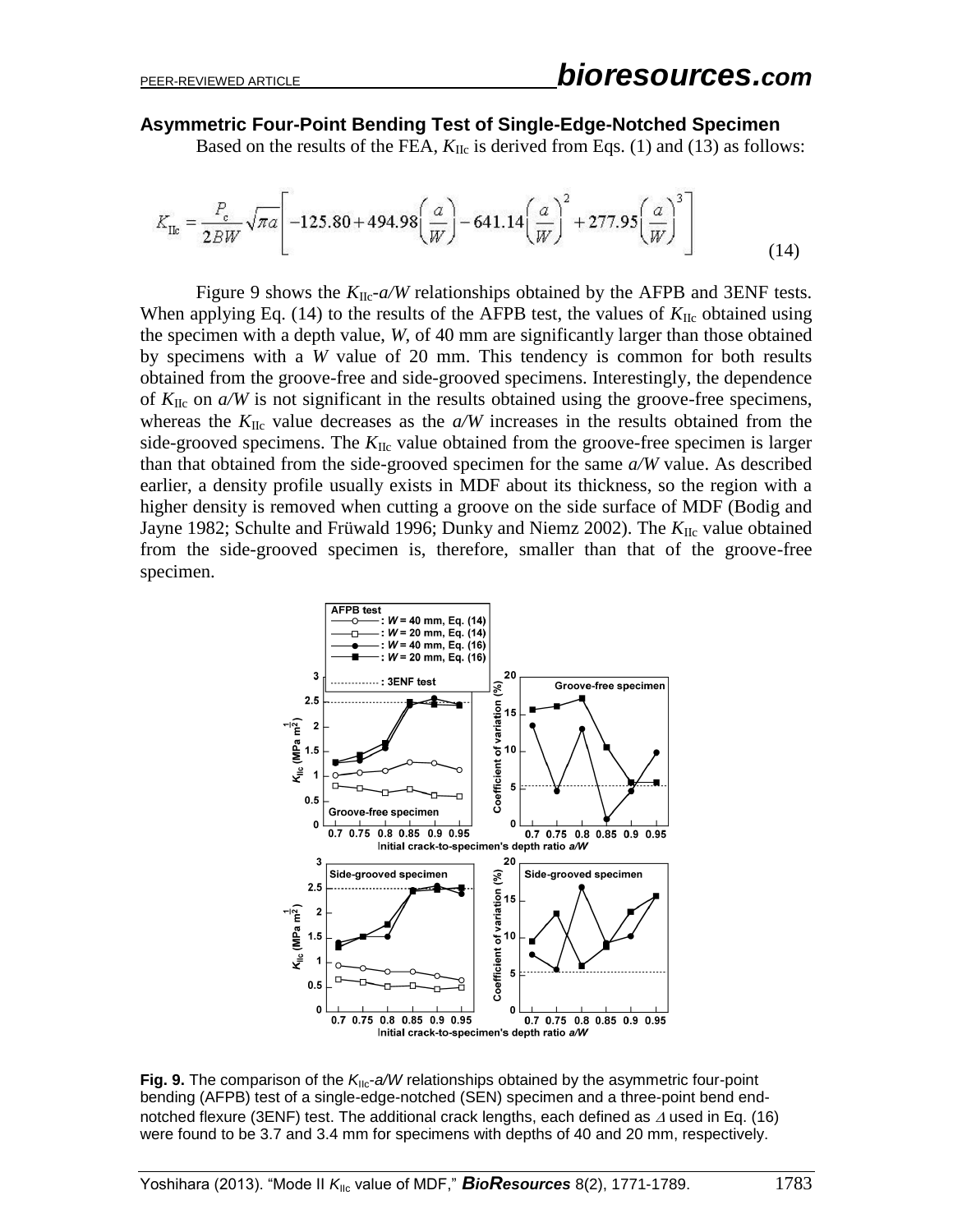When comparing the  $K_{\text{ILC}}$  values obtained from the AFPB tests using the groovefree and side-grooved specimens and the 3ENF tests using the side-grooved specimens, the  $K_{\text{IIc}}$  value obtained from the AFPB tests was definitively smaller than that obtained from the 3ENF tests. According to previous studies on the Mode I tests of solid wood and MDF and the Mode II test of solid wood, a cracked specimen often behaves as if the crack were longer than the actual length because of deformation around the crack tip, deflection caused by the shearing force, and development of a fracture process zone (FPZ) at the crack tip (Irwin 1961; Bažant and Kazemi 1990; Bao and Suo 1992; Ehart *et al.* 1996; Stanzl-Tschegg *et al.* 1996; Ekberg 1997; Daudeville 1999; Bažant 2002; Vasic and Smith 2002, 2003; Vasic *et al.* 2002; Anderson 2005; de Moura *et al.* 2006, 2008, 2010; Silva *et al.* 2006; Yoshihara and Satoh 2009; Dourado *et al.* 2010; Susanti *et al.* 2010, 2011; Yoshihara 2010, 2012; Nakao *et al.* 2012). In these studies, the crack propagated straight from the crack tip. In contrast, Bažant and Pfeiffer (1986) suggest that the concept of a FPZ is also applicable for the asymmetric four-point loading of concrete where the kink crack is produced; therefore, it may be feasible that the cracked AFPB specimens of MDF also behave as if the crack were longer than the actual length. Further research must be conducted to determine whether this concept is applicable for the loading condition where the kink crack is produced. Similar to the approach adopted in previous studies (Yoshihara 2010, 2012; Yoshihara and Usuki 2011; Susanti *et al.* 2010, 2011; Nakao *et al.* 2012), the relationship between  $K_{\text{IIc}}$  and *a* is represented by introducing an additional crack length,  $\Delta$  into Eq. (1), as follows:

$$
K_{\rm He} = \frac{P_{\rm c}}{2BW} \sqrt{\pi (a + \Delta)} f\left(\frac{a + \Delta}{W}\right) \tag{15}
$$

Therefore, Eq. (14) is modified as follows:

$$
K_{\text{ILC}} = \frac{P_c}{2BW} \sqrt{\pi (\alpha + \Delta)} \left[ -122.39 + 481.58 \left( \frac{\alpha + \Delta}{W} \right) \right]
$$
  
- 623.64  $\left( \frac{\alpha + \Delta}{W} \right)^2$  + 270.48  $\left( \frac{\alpha + \Delta}{W} \right)^3$  (16)

The appropriate value of the additional crack length  $\Delta$  is determined by the following procedure, which is similar to that adopted in previous works (Yoshihara 2010b, c; 2012; Yoshihara and Usuki 2011): (1) for various values of  $\Delta$ , calculate the probability value ( $p$ -value) for the average values of  $K_{\text{IIc}}$  obtained by the AFPB test corresponding to each *a/W* and 3ENF test by conducting Student's t-test and (2) sum the *p*-values corresponding to each  $\Delta$ . For large p-values, the average values of  $K_{\text{IIc}}$  obtained by the AFPB and the 3ENF tests can be regarded as close to one another. With this procedure, it was determined that the additional crack lengths,  $\Delta$  are 3.7 and 3.4 mm for the groove-free specimens with the larger and smaller sizes, respectively, and 6.0 and 4.1 mm for the side-grooved specimen with the larger and smaller sizes, respectively. Figure 8 also shows the values of  $K_{\text{IIc}}$  calculated using Eq. (16); these values are close to those obtained from the 3ENF tests. A statistical analysis of the difference between the  $K_{\text{IIC}}$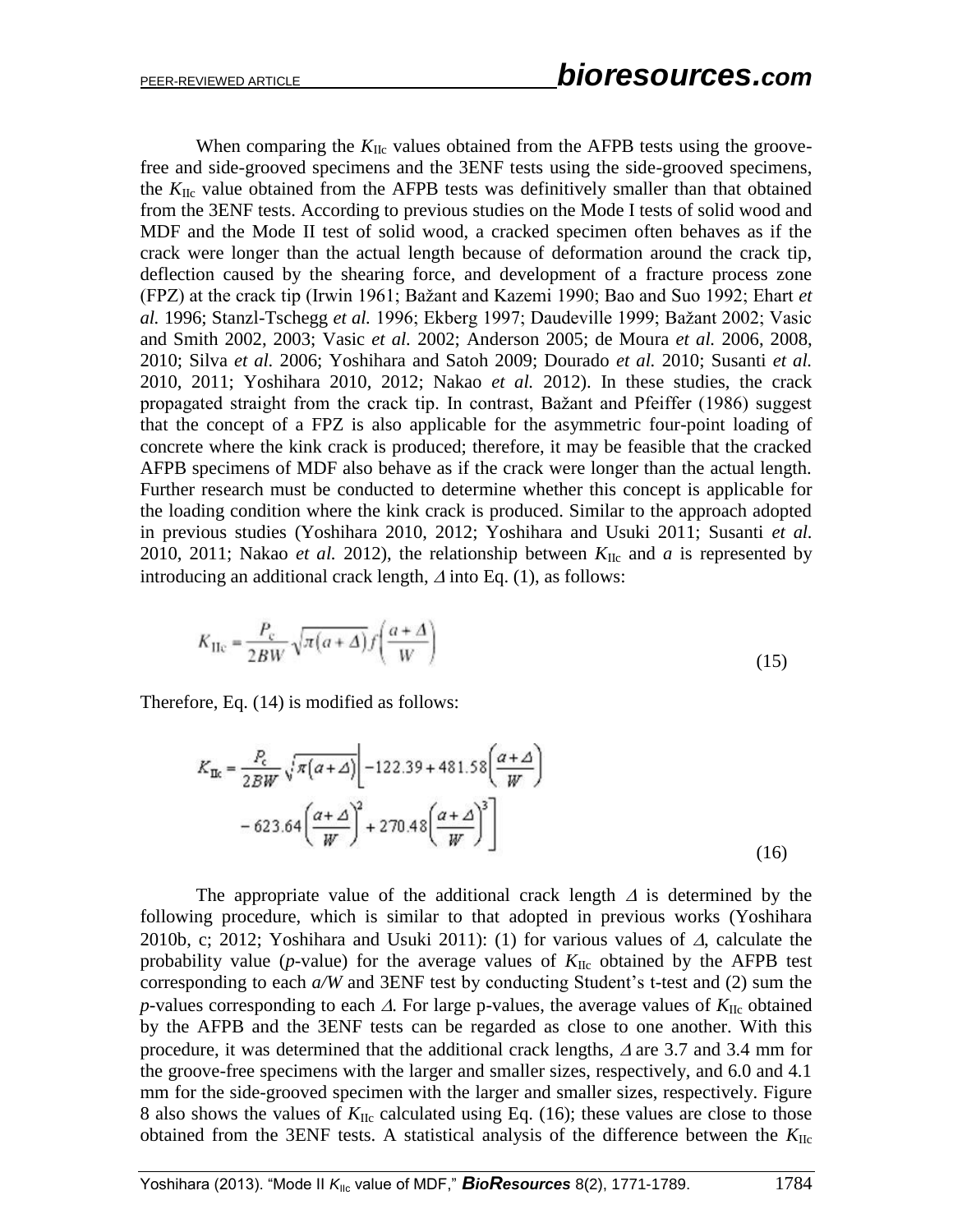values obtained using the AFPB and the 3ENF tests shows that the difference is not significant in the *a/W* range from 0.85 to 0.95. When the crack length is short, however, the load for inducing material nonlinearity may be smaller than that for inducing the crack propagation; therefore, when *a/W* is smaller than 0.8, the onset of nonlinearity is not due to propagation of the crack but rather due to the initiation of material nonlinearity.

Table 2 shows the Mode I and Mode II fracture toughness and critical stress intensity factor values obtained in a previous study (Yoshihara 2010a) and in the present study. Under pure Mode I conditions,  $K_{II} = 0$  and  $h_1(\theta) = 1$  because the crack propagates straight and forward ahead of the crack tip ( $\theta = 0$ ), so Eq. (2) is simplified as follows:

$$
G_{\text{total}} = \frac{1 - \nu^2}{E} K_{\text{I}}^2 \tag{17}
$$

Similar to solid wood, the  $G_{\text{IIc}}$  value of MDF is significantly larger than the  $G_{\text{Ic}}$  value. Because of the difference between the crack paths under the Mode I and Mode II conditions, however, the Mode I and Mode II critical stress intensity factors are derived by Eqs. (17) and (5), respectively. As shown in Table 2, the difference between the  $K_{\text{Ic}}$ and  $K_{\text{IIc}}$  values tends to be smaller than that between the  $G_{\text{Ic}}$  and  $G_{\text{IIc}}$  values.

**Table 2.** The Mode I and Mode II Fracture Toughness and Critical Stress Intensity Factors of MDF Obtained in the Present Study and a Previous Study (Yoshihara 2010a)

| Fracture toughness $(kJ/m2)$ |                 | Critical stress intensity factor (MPa $\cdot$ m <sup>1/2</sup> ) |                 |  |  |
|------------------------------|-----------------|------------------------------------------------------------------|-----------------|--|--|
| $G_{1c}$                     | ان              | $N_{\rm lc}$                                                     | $K_{\rm llc}$   |  |  |
| $1.60 \pm 0.27$              | $2.58 \pm 0.25$ | $2.30 \pm 0.25$                                                  | $2.45 \pm 0.13$ |  |  |

\* Mode I Fracture Toughness: *G*Ic; Mode II Fracture Toughness: *G*IIc

\* Mode I Critical Stress Intensity Factor: K<sub>Ic</sub>; Mode II Critical Stress Intensity Factor: KI<sub>Ic</sub>

In the AFPB test results of spruce obtained in the previous study, in which the crack propagated straight and forward from the crack tip, the values of additional crack lengths, each defined as  $\Delta$ , were 3.4 and 1.9 mm for specimens with depths of 40 and 20 mm, respectively (Yoshihara 2012). As described previously, however, the dependence of the  $\Delta$  value on the specimen's dimensions is not as significant in MDF specimens. There are several reasons for the insignificant dependence such as the material in-plane isotropy, the kink crack formation, and the characteristics of MDF itself, such as its density profile (Bodig and Jayne 1982; Schulte and Früwald 1996; Dunky and Niemz 2002). As described earlier, it is still uncertain whether this correction is applicable for the loading condition in which the kink crack is produced, although the additional crack length is provisionally introduced in this research. Additionally, the  $\Delta$  value obtained in the 3ENF test, a large part of which might be because of the size of FPZ, was about 90 to 100 mm (Yoshihara 2010a), so it was extremely longer than the  $\Delta$  value obtained in this study.

From the results obtained in this study, it is difficult to reveal the reason for the difference of  $\Delta$  values obtained from the 3ENF and AFPB tests, and the difficulty is more enhanced by the kink crack propagation. Microscopic observation (Niemz *et al.* 1999;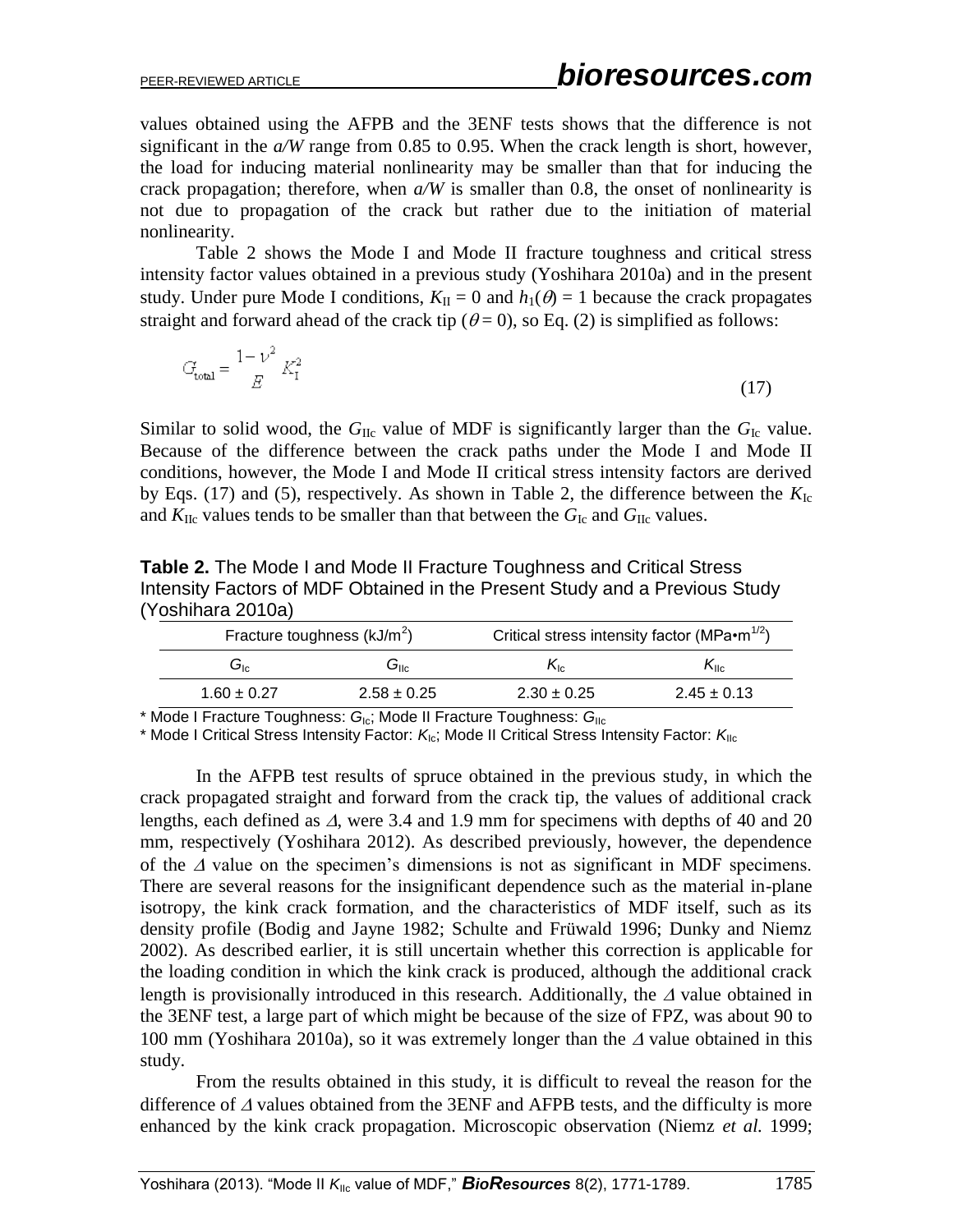Vasic and Smith 2002, 2003; Vasic *et al.* 2002), full-field deformation observation techniques, such as digital image correlation (DIC) and electronic speckle pattern interferometry (ESPI) (Nairn 2009; Matsumoto and Nairn 2009), and FEA considering the FPZ (Daudeville 1999; de Moura *et al.* 2006, 2008, 2010; Silva *et al.* 2006; Dourado et al 2010) may reveal the influence of the microstructure and the size of the FPZ on the value of  $\Delta$ , as well as the validity of the concept of additional crack length itself.

## **CONCLUSIONS**

Using single-edge-notched (SEN) specimens composed of medium-density fiberboard (MDF), asymmetric four-point bending (AFPB) tests were conducted to measure the Mode II critical stress intensity factor. The conclusions are summarized as follows:

- 1. In the AFPB loading of the MDF specimens, a kink crack was always produced. Kink crack formation should therefore be taken into account in the analysis of the Mode II fracture mechanics in AFPB tests.
- 2. The FEA results indicated that the Mode I strain energy release rate is dominant after the propagation of the kink crack; therefore, it is difficult to obtain the *R*-curve of MDF in a pure Mode II condition, despite the fact that the crack initially propagated under a pure Mode II condition.
- 3. The results of the Mode I fracture tests (SENB, SENT, and CT tests) conducted in previous studies indicated that the critical stress intensity factor  $K_{Ic}$  can be obtained effectively by introducing an additional crack length,  $\Delta$ . This concept was also effective for the measurement of the Mode II critical stress intensity factor  $K_{\text{ILC}}$  in spite of the kink crack formation, although further research should be conducted to reveal the validity of this concept.

## **ACKNOWLEDGEMENT**

A part of this work was supported by Grant-in-Aid for Scientific Research (C) (No. 21580207) of the Japan Society for the Promotion of Science (JSPS).

## **REFERENCES CITED**

- Adams, D. F., Carlsson, L. A., and Pipes, R. B. (2003). *Experimental Characterization of*  Advanced Composite Materials 3<sup>rd</sup> Ed., CRC Press, Boca Raton.
- Anderson, T. L. (2005). *Fracture Mechanics: Fundamentals and Applications* 3<sup>rd</sup> Ed., Taylor & Francis, Boca Raton.
- Bao, G., and Suo, Z. (1992). "Remarks on crack-bridging concepts," *Appl. Mech. Rev.* 45, 355-366.
- Bažant, Z. P. (2002). "Concrete fracture model: Testing and practice," *Eng. Fract. Mech.* 69, 165-205.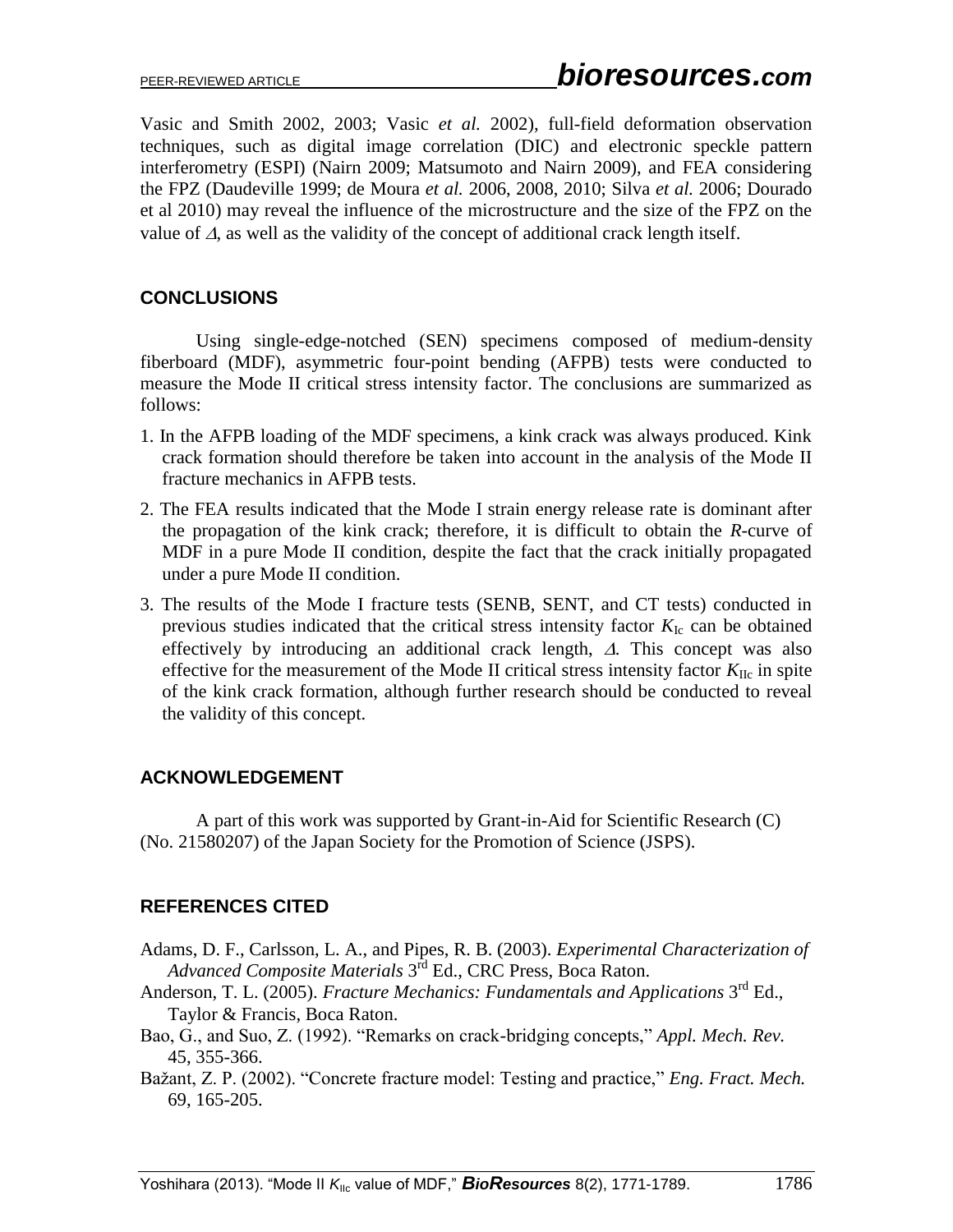- Bažant, Z. P., and Kazemi, M. T. (1990). "Size effect in fracture of ceramics and its use to determine fracture energy and effective process zone length," *J. Am. Ceram. Soc.* 73, 1841-1853.
- Bažant, Z. P., and Pfeiffer, P. A. (1986). "Shear structure tests of concrete," *Mater. Struct.* 19, 111-121.
- Bilby, B. A., and Cardew, G. E. (1975). "The crack with a kinked tip," *Int. J. Fract.* 11, 708-711.
- Bodig, J., and Jayne, B. A. (1982). *Mechanics of Wood and Wood Composites*, Van Nostrand, New York.
- Choi, S. R., Zhu, D., and Miller, R. A. (2003). "Mode I, mode II, and mixed-mode fracture of plasma-sprayed thermal barrier coatings at ambient and elevated temperatures," *NASA TM-2003-212185*
- Choi, S. R., Zhu, D., and Miller, R. A. (2005). "Fracture behavior under mixed-mode loading of ceramic plasma-sprayed thermal barrier coatings at ambient and elevated temperatures," *Eng. Fract. Mech.* 72, 2144-2158.
- Daudeville, L. (1999). "Fracture in spruce: Experiment and numerical analysis by linear and non linear fracture mechanics," *Holz Roh- Werkst.* 57, 425-432.
- Davies, P, Blackman, B. R. K., and Brunner, A. J. (2001). "Mode II delamination," In: Moore, D. R., Pavan, A., Williams, J. G., (ed.), *Fracture Mechanics Testing Methods for Polymers Adhesive and Composites ESIS Publication 28*. Elsevier, Amsterdam.
- de Moura, M. F. S. F., Silva, M. A. L., de Morais A. B., and Morais, J. J. L. (2006). "Equivalent crack based mode II fracture characterization of wood," *Eng. Fract. Mech.* 73, 978-993.
- de Moura , M. F. S. F., Morais, J. J. L., and Dourado, N. (2008). "A new data reduction scheme for mode I wood fracture characterization using the double cantilever beam test," *Eng. Fract. Mech.* 75, 3852-3865.
- de Moura, M. F. S. F., Dourado, N., and Morais, J. J. L. (2010). "Crack equivalent based method applied to wood fracture characterization using the single edge notched-three point bending test," *Eng. Fract. Mech.* 75, 510-520.
- Dourado, N., de Moura, M. F. S. F., Morais, J. J. L., and Silva, M. A. L. (2010). "Estimate of resistance-curve in wood through the double cantilever beam test," *Holzforschung* 64, 119-126.
- Dunky, M., and Niemz, P. (2002). *Holzwerkstoffe und Leime*, Springer, Berlin.
- Ehart, R. J., Stanzl-Tschegg, S. E., and Tschegg, E. K. (1996). "Characterization of crack propagation in particleboard," *Wood Sci. Technol.* 30, 307-321.
- Ekberg, A. (1997). *Fracture Mechanics – Some notes-*, http://www.am.chalmers.se/~anek/research/fm.pdf
- Fett, T., Gerteisen, G. Hahnenberger, S., Martin, G., and Munz, D. (1995). "Fracture tests for ceramics under mode-I, mode-II and mixed-mode loading," *J. Eur. Ceram. Soc.* 15, 307-312.
- Hayashi, K., and Nemat-Nasser, S. (1981). "Energy-release rate and crack kinking under combined loading," *Trans. ASME J. Appl. Mech.* 48, 520-524.
- He, M. Y., and Hutchinson, J. W. (2000). "Asymmetric four-point crack specimen," *Trans. ASME J. Appl. Mech.* 67, 207-209
- Irwin, G. R. (1961). "Plastic zone near a crack and fracture toughness," *Sagamore Res. Confer. Proc.* 4, 63-78.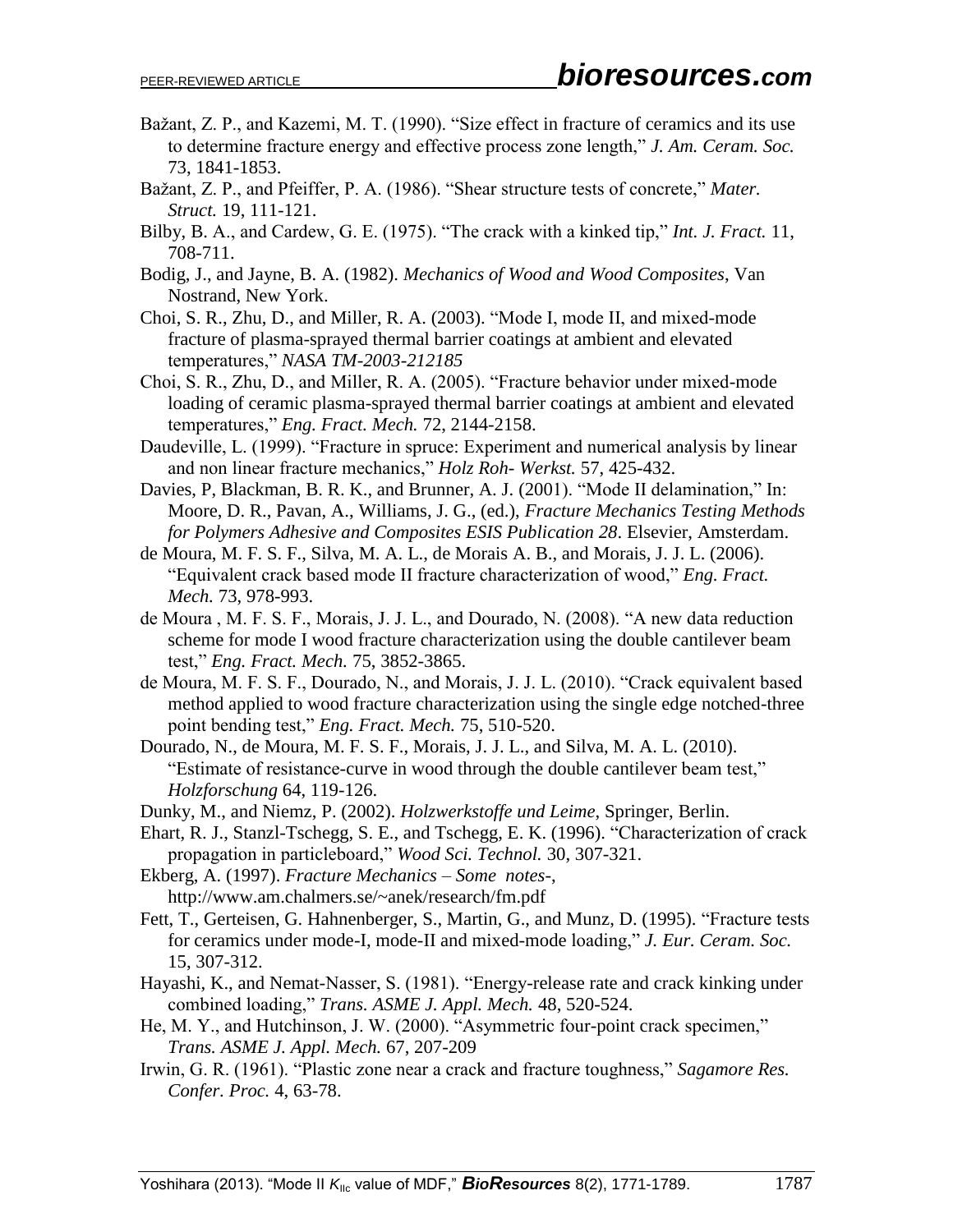- Kageyama, K., and Okamura, H. (1982). "Elastic analysis of infinitesimally kinked crack under tension and transverse shear and the maximum energy release rate criterion," *Trans. Jpn. Soc. Mech. Eng. A* 4, 783-791.
- Kazemi Najafi, S., Abbasi Marasht, A., and Ebrahimi, G. (2007). "Prediction of ultrasonic wave velocity in particleboard and fiberboard," *J. Mater. Sci.* 42, 789-793.
- Kitahara, K. (1963). "On the heterogeneity of fiberboard and particleboard," *J. Soc. Mater. Sci. Jpn.* 12, 722-726.
- Krishnan, A., and Xu, L. R. (2010). "A short-beam shear fracture approach to measure the mode II fracture toughness of materials with preferred interfaces," *Int. J. Fract.* 169, 15-25.
- Li, M., and Sakai, M. (1996). "Mixed-mode fracture of ceramics in asymmetric fourpoint bending: Effect of crack-face grain interlocking/bridging," *J. Am. Ceram. Soc.* 79, 2718-2726.
- Matsumoto, N., and Nairn, J. A. (2009). "The fracture toughness of medium density fiberboard (MDF) including the effects of fiber bridging and crack-plane interference," *Eng. Fract. Mech.* 76, 2748-2757.
- Nairn, J. A. (2009). "Analytical and numerical modeling of R curves for cracks with bridging zones," *Int. J. Fract.* 155, 167-181.
- Niemz, P., Diener, M., and Pöhler, E. (1997). "Untersuchungen zur Ermittlung der Bruchzähigkeit an MDF-Platten," *Holz Roh Werkst.* 55, 327-330.
- Niemz, P., Diener, M., and Pöhler, E. (1999). "Vergleichende Untersuchungen zur Ermittlung der Bruchzähigkeit an Holzwerkstoffen," *Holz Roh Werkst.* 57, 222-224
- Nakao, T., Susanti, C. M. E., and Yoshihara, H. (2012). "Examination of the failure behavior of wood with a short crack in the radial-longitudinal system by single-edgenotched bending test," *J. Wood Sci.* 58, 453-458.
- Nuismer, R. J. (1974). "An energy release rate criterion for mixed mode fracture," *Int. J. Fract.* 10, 305-321.
- Olbert, B. H., and Schenck, S. R. (1997). "Fracture of an aluminosilicate fiberboard," *J. Am. Ceram. Soc.* 80, 2789-2797.
- Olbert, B. H. (1999). "Transverse fracture of an aluminosilicate fiberboard," *J. Am. Ceram. Soc.* 82, 414-420.
- Rybicki, E. F., and Kanninen, M. F. (1977). "A finite element calculation of stress intensity factors by a modified crack closure integral," *Eng. Fract. Mech.* 9, 931-938.
- Schulte, M., and Früwald, A. (1996). "Shear modulus, internal bond and density profile of medium density fibre board (MDF)," *Holz Roh- Werkst.* 54, 49-55.
- Silva, M. A. L., de Moura, M. F. S. F., and Morais, J. J. L. (2006). "Numerical analysis of the ENF test for mode II wood fracture," *Composites A* 37, 1334-1344.
- Stanzl-Tschegg, S. E., Tan, D. M., and Tschegg, E. K. (1996). "Fracture resistance to the crack propagation in wood," *Int. J. Fract.* 75, 347-356.
- Suresh, S., Shih, C. F., Morrone, A., and O'Dowd, N. P. (1990). "Mixed-mode fracture toughness of ceramic materials," *J. Am. Ceram. Soc.* 73, 1257-1267.
- Susanti, C. M. E., Nakao, T., and Yoshihara, H. (2010). "Examination of the failure behaviour of wood with a short crack in the tangential-radial system by single-edgenotched bending test," *Eng. Fract. Mech.* 77, 2527-2536.
- Susanti, C. M. E., Nakao, T., and Yoshihara, H. (2011). "Examination of the Mode II fracture behaviour of wood with a short crack in an asymmetric four-point bending test," *Eng. Fract. Mech.* 78, 2775-2788.